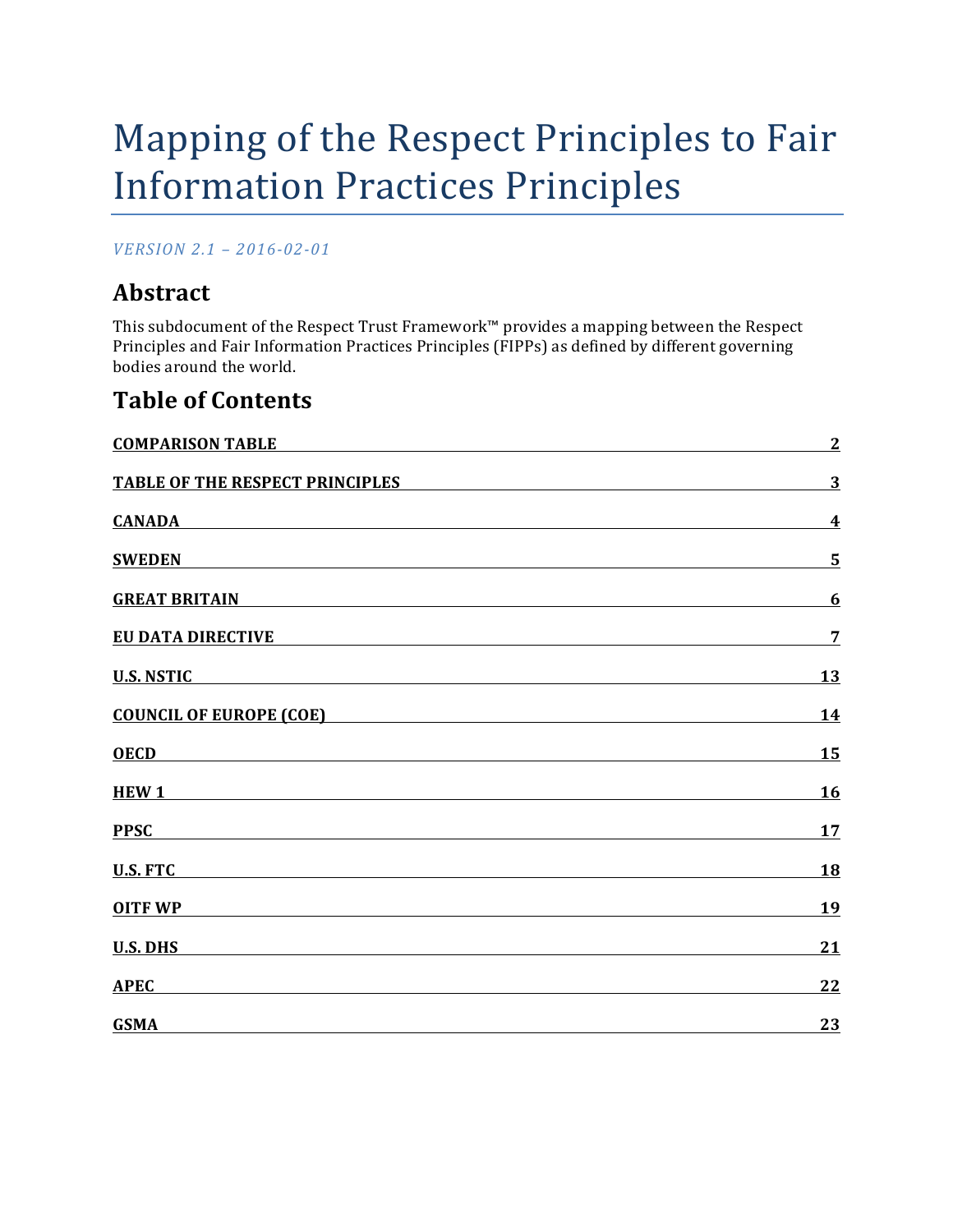# **Comparison Table**

This table provides a comparison of the five Respect Principles in the Respect Trust Framework with Fair Information Practices Principles from around the world.

| <b>Duty on Member</b>                                                                          | <b>Right</b>                                            | Canada                            | Sweden                                                                                 | <b>COP</b><br>(Great<br>Britain)                                        | <b>EU</b>                                | <b>EU</b>                                                                        | <b>NSTIC</b>                     | <b>COE</b>                                                                     |
|------------------------------------------------------------------------------------------------|---------------------------------------------------------|-----------------------------------|----------------------------------------------------------------------------------------|-------------------------------------------------------------------------|------------------------------------------|----------------------------------------------------------------------------------|----------------------------------|--------------------------------------------------------------------------------|
|                                                                                                |                                                         |                                   |                                                                                        |                                                                         | EU - 95/46/EC                            | EU-2002/58/EC                                                                    |                                  |                                                                                |
|                                                                                                |                                                         |                                   |                                                                                        |                                                                         |                                          |                                                                                  |                                  |                                                                                |
| <b>Respect other</b><br><b>Members' input</b><br>and output controls                           | <b>Identity Integrity</b>                               | $C-3$<br>$C-4$<br>$C-6$<br>$C-9$  | <b>SW-1</b><br><b>SW-5</b><br><b>SW-6</b><br><b>SW-7</b><br><b>SW-8</b><br><b>SW-9</b> | $COP-1$<br>$COP-3$<br>COP-4<br>COP-5<br>COP-8<br>COP-9<br><b>COP-10</b> | EU 95-1<br>EU 95-3<br>EU 95-4<br>EU 95-5 | <b>EU 02-1</b><br>EU 02-2<br>EU 02-3<br>EU 02-4<br>EU 02-5<br>EU 02-6<br>EU 02-7 | $N-1$<br>$N-4$                   | $COE-1$<br>COE-2<br>COE-3<br>COE-4<br>COE-5<br>COE-6<br>COE-9<br><b>COE-10</b> |
| <b>Ask permission</b><br>before using or<br>sendina<br>data/identity.<br><b>Honest Dealing</b> | <b>Negotiation</b>                                      | $C-2$<br>$C-3$<br>$C-5$           | $SW-3$<br><b>SW-4</b>                                                                  | $COP-1$<br>COP-2                                                        | EU 95-2                                  | EU 02-2<br>EU 02-3<br>EU 02-4<br>EU 02-5<br>EU 02-6<br>EU 02-7                   | $N-2$<br>$N-3$<br>$N-5$<br>$N-6$ | $COE-2$<br>COE-8<br><b>COE-11</b>                                              |
| <b>Protect</b><br>data/identity in<br>possession from<br>third parties                         | <b>Safety from third</b><br>party access                | $C-7$                             | $SW-9$                                                                                 | COP-6<br>COP-7<br>COP-8                                                 | EU 95-5                                  | EU 02-1<br>EU 02-3                                                               | $N-4$<br>$N-7$                   | $COE-5$<br>COE-6<br>COE-7                                                      |
| Allow data subject<br>access and use of<br>data/identity held<br>about them                    | <b>Freedom of</b><br>movement                           | $C-9$                             |                                                                                        |                                                                         |                                          |                                                                                  |                                  | $COE-9$                                                                        |
| <b>Information</b><br>sharing,<br>cooperation                                                  | <b>Fair systems</b><br>information access.<br>knowledge | $C-1$<br>$C-8$<br>$C-9$<br>$C-10$ | <b>SW-7</b>                                                                            | $COP-9$                                                                 |                                          | EU 02-6                                                                          | $N-1$<br>$N-6$<br>$N-8$          |                                                                                |

| <b>Duty on Member</b>                                                                          | <b>Right</b>                                            | <b>OECD</b>                          | HEW-1                            | <b>PPSC</b>                                                        | <b>FTC</b>       | <b>OITF</b>                                                                      | <b>DHS</b>                                  | <b>APEC</b>                                            | <b>GSMA</b>                                    |
|------------------------------------------------------------------------------------------------|---------------------------------------------------------|--------------------------------------|----------------------------------|--------------------------------------------------------------------|------------------|----------------------------------------------------------------------------------|---------------------------------------------|--------------------------------------------------------|------------------------------------------------|
|                                                                                                |                                                         |                                      |                                  |                                                                    |                  |                                                                                  |                                             |                                                        |                                                |
|                                                                                                |                                                         |                                      |                                  |                                                                    |                  |                                                                                  |                                             |                                                        |                                                |
| <b>Respect other</b><br><b>Members' input</b><br>and output controls                           | <b>Identity Integrity</b>                               | OECD-1<br>OECD-2<br>OECD-3<br>OECD-6 | HEW-1<br>HEW-2<br>HEW-4<br>HEW-5 | PPSC-1<br>PPSC-2<br>PPSC-3<br>PPSC-4<br>PPSC-5<br>PPSC-6<br>PPSC-7 | $FTC-3$<br>FTC-4 | OITF-1<br>OITF-3<br>OITF-4<br>OITF-7                                             | $DHS-2$<br>DHS-3<br>DHS-4<br>DHS-6<br>DHS-7 | $A-1$<br>$A-2$<br>$A-3$<br>$A - 4$<br>$A-6$<br>$A - B$ | GSMA-1<br>GSMA-2<br>GSMA-4<br>GSMA-8           |
| <b>Ask permission</b><br>before using or<br>sendina<br>data/identity,<br><b>Honest Dealing</b> | <b>Negotiation</b>                                      | OECD-1<br>OECD-3<br>OECD-4<br>OECD-7 | HEW-3                            | PPSC-4<br>PPSC-6<br>PPSC-8                                         | FTC-1<br>FTC-2   | OITF-7                                                                           | $DHS-2$<br>DHS-6<br>$DHS-8$                 | $A-2$<br>$A-3$<br>$A-4$<br>$A-5$<br>$A-9$              | GSMA-1<br>GSMA-2<br>GSMA-3<br>GSMA-5<br>GSMA-7 |
| <b>Protect</b><br>data/identity in<br>possession from<br>third parties                         | <b>Safety from third</b><br>party access                | OECD-5                               | $HEW-5$                          | PPSC-7<br>PPSC-8                                                   | FTC-4            | OITF-9                                                                           | $DHS-5$                                     | $A-1$<br>A-7<br>$A-9$                                  | GSMA-4<br>GSMA-6<br>GSMA-8                     |
| Allow data subject<br>access and use of<br>data/identity held<br>about them                    | <b>Freedom of</b><br>movement                           | OECD-7                               |                                  | PPSC-2                                                             |                  | OITF-6                                                                           |                                             | $A - B$                                                | GSMA-5                                         |
| <b>Information</b><br>sharing,<br>cooperation                                                  | <b>Fair systems</b><br>information access.<br>knowledge | OECD-6<br>OECD-7<br>OECD-8           |                                  | PPSC-1<br>PPSC-2<br>PPSC-8                                         | FTC-3            | OITF-2<br>OITF-4<br>OITF-8<br><b>OITF-10</b><br><b>OITF-11</b><br><b>OITF-12</b> | DHS-1                                       | $A-2$<br>$A-9$                                         | GSMA-1<br>GSMA-9                               |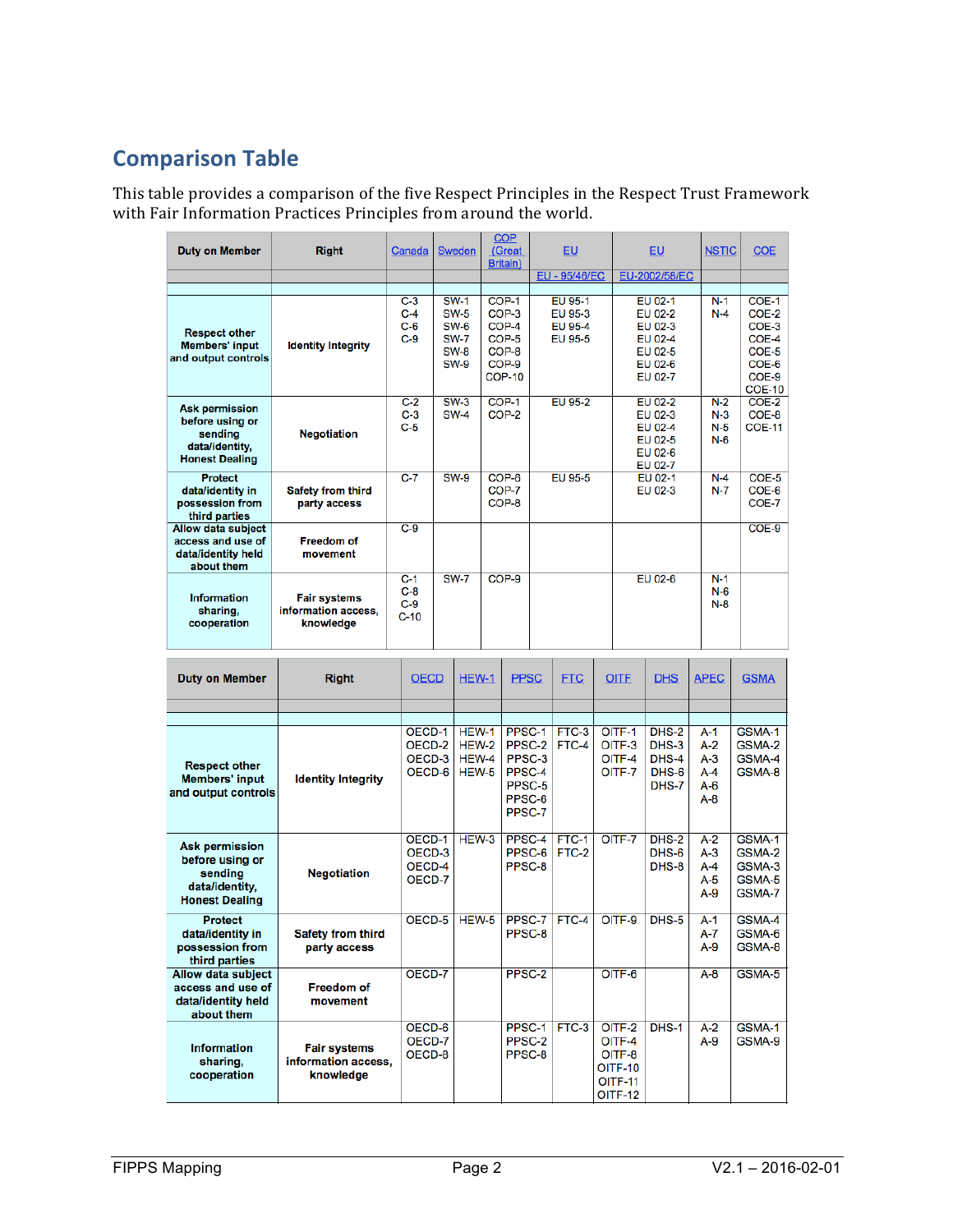# **Table of the Respect Principles**

|       | <b>RESPECT TRUST FRAMEWORK</b>                                                      |
|-------|-------------------------------------------------------------------------------------|
| $R-1$ | <b>PROMISE:</b> Every Member promises to respect the right of every other Member to |
|       | control the Member Information they share within the network and the                |
|       | communications they receive within the network.                                     |
| $R-2$ | <b>PERMISSION:</b> As part of this promise, every Member agrees that all sharing of |
|       | Member Information and sending of communications will be by permission, and         |
|       | to be honest, direct and fair about the purpose(s) for which permission is sought.  |
| $R-3$ | <b>PROTECTION:</b> As part of this promise, every Member agrees to provide          |
|       | reasonable protection for the privacy and security of Member Information shared     |
|       | with that Member.                                                                   |
| $R-4$ | <b>PORTABILITY:</b> As part of this promise, every Member agrees that if it hosts   |
|       | Member Information on behalf of another Member, the right to possess, access,       |
|       | control, and share the hosted information, including the right to move it to        |
|       | another host, belongs to the hosted Member.                                         |
| $R-5$ | <b>PROOF:</b> As part of this promise, every Member agrees to share the reputation  |
|       | metadata necessary for the health of the network, including feedback about          |
|       | compliance with this trust framework, and to not engage in any practices            |
|       | intended to game or subvert the reputation system.                                  |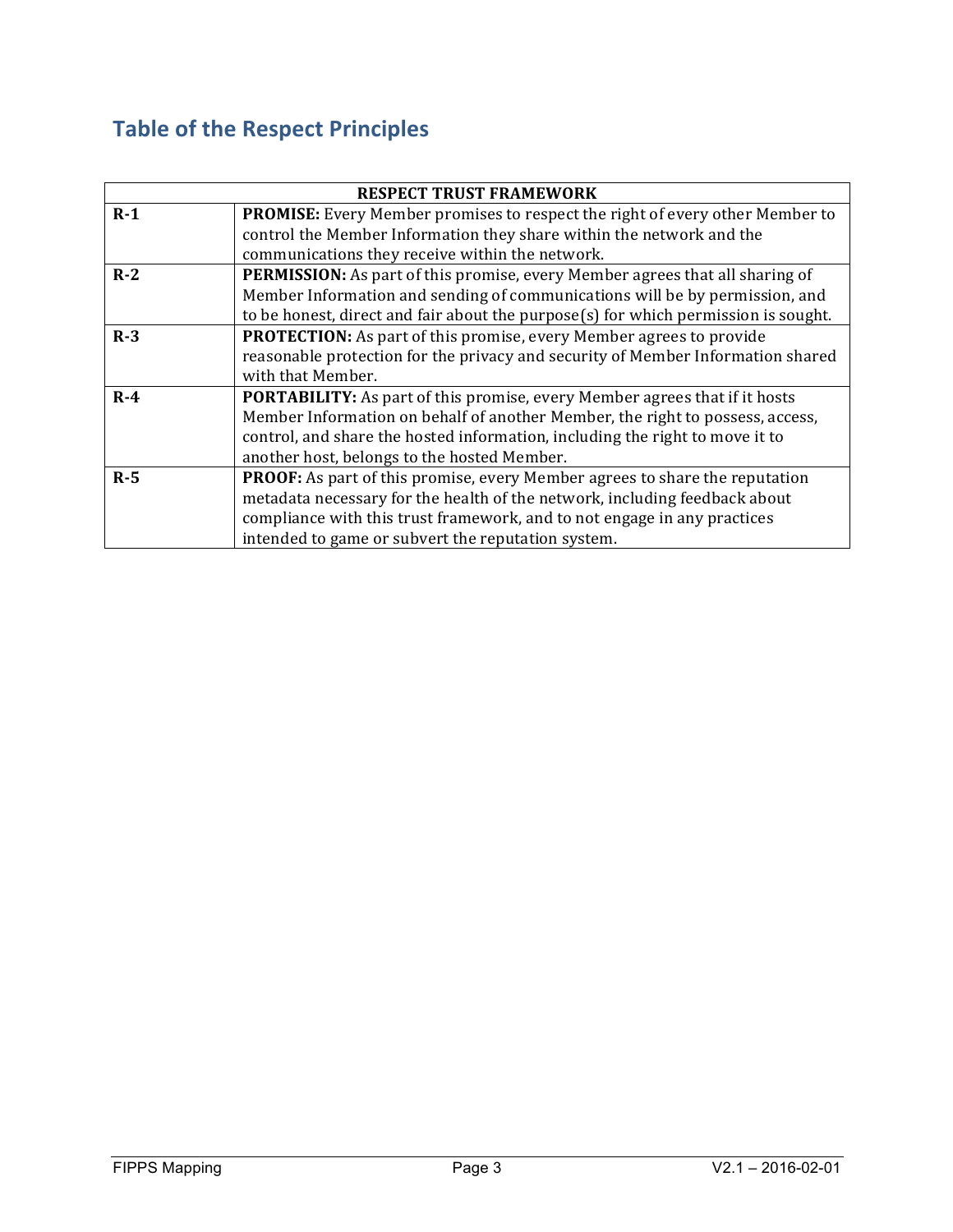### **Canada**

|        | <b>CANADA</b>                                                                         |
|--------|---------------------------------------------------------------------------------------|
| $C-1$  | <b>ACCOUNTABILITY:</b> An organization is responsible for personal information        |
|        | under its control and shall designate an individual or individuals who are            |
|        | accountable for the organization's compliance with the following principles.          |
| $C-2$  | <b>IDENTIFYING PURPOSES:</b> The purpose for which personal information is            |
|        | collected shall be identified by the organization at or before the time the           |
|        | information is collected.                                                             |
| $C-3$  | <b>CONSENT:</b> The knowledge and consent of the individual are required for the      |
|        | collection, use, or disclosure of personal information, except where inappropriate.   |
| $C-4$  | <b>LIMITING COLLECTION:</b> The collection of personal information shall be limited   |
|        | to that which is necessary for the purposes identified by the organization.           |
|        | Information shall be collected by fair and lawful means.                              |
| $C-5$  | LIMITING USE, DISCLOSURE, AND RETENTION: Personal information shall not               |
|        | be used or disclosed for purposes other than those for which it was collected,        |
|        | except with the consent of the individual or as required by law. Personal             |
|        | information shall be retained only as long as necessary for the fulfillment of those  |
|        | purposes.                                                                             |
| $C-6$  | ACCURACY: Personal information shall be as accurate, complete, and up-to-date         |
|        | as is necessary for the purposes for which it is to be used.                          |
| $C-7$  | <b>SAFEGUARDS:</b> Personal information shall be protected by security safeguards     |
|        | appropriate to the sensitivity of the information.                                    |
| $C-8$  | <b>OPENNESS:</b> An organization shall make readily available to individuals specific |
|        | information about its policies and practices relating to the management of            |
|        | personal information.                                                                 |
| $C-9$  | <b>INDIVIDUAL ACCESS:</b> Upon request, an individual shall be informed of the        |
|        | existence, use, and disclosure of his or her personal information and shall be        |
|        | given access to that information. An individual shall be able to challenge the        |
|        | accuracy and completeness of the information and have it amended.                     |
| $C-10$ | <b>CHALLENGING:</b> Compliance an individual shall be able to address a challenge     |
|        | concerning compliance with the above principles to the designated individual or       |
|        | individuals accountable for the organization's compliance.                            |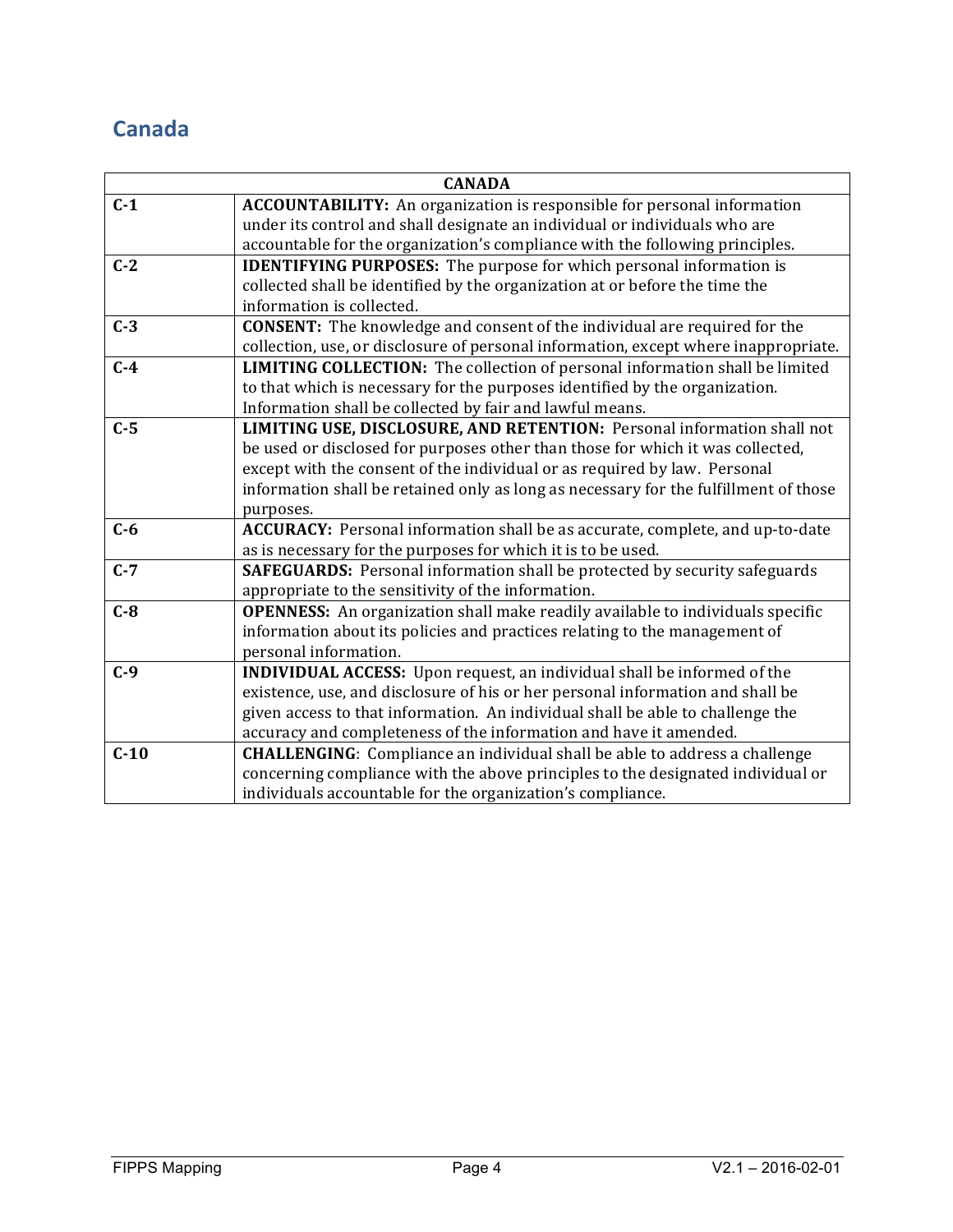### **Sweden**

|             | <b>SWEDEN</b>                                                                           |
|-------------|-----------------------------------------------------------------------------------------|
| $SW-1$      | The controller shall, inter alias, ensure that personal data is only processed if it is |
|             | lawful.                                                                                 |
| $SW-2$      | The controller shall, inter alia, ensure that personal data is processed in a proper    |
|             | manner and in accordance                                                                |
| $SW-3$      | The controller shall, inter alia, ensure that personal data is gathered only for        |
|             | specific, explicitly stated and legitimate purposes.                                    |
| $SW-4$      | The controller shall, inter alia, ensure that personal data is not processed for any    |
|             | purpose that is incompatible with that for which the data was gathered.                 |
| $SW-5$      | The controller shall, inter alia, ensure that personal data that is treated is          |
|             | adequate and relevant to the purpose of the processing.                                 |
| $SW-6$      | The controller shall, inter alia, ensure that personal data is only processed if it is  |
|             | necessary having regard to the purpose of the processing.                               |
| $SW-7$      | The controller shall, inter alia, ensure that personal data which is processed is       |
|             | correct and, if it is necessary, up-to-date.                                            |
| $SW-8$      | The controller shall, inter alia, ensure that personal data is rectified, blocked or    |
|             | erased, if it is incorrect or incomplete having regard to the purpose of the            |
|             | processing.                                                                             |
| <b>SW-9</b> | The controller shall, inter alia, ensure that personal data is not kept for a longer    |
|             | period than is necessary.                                                               |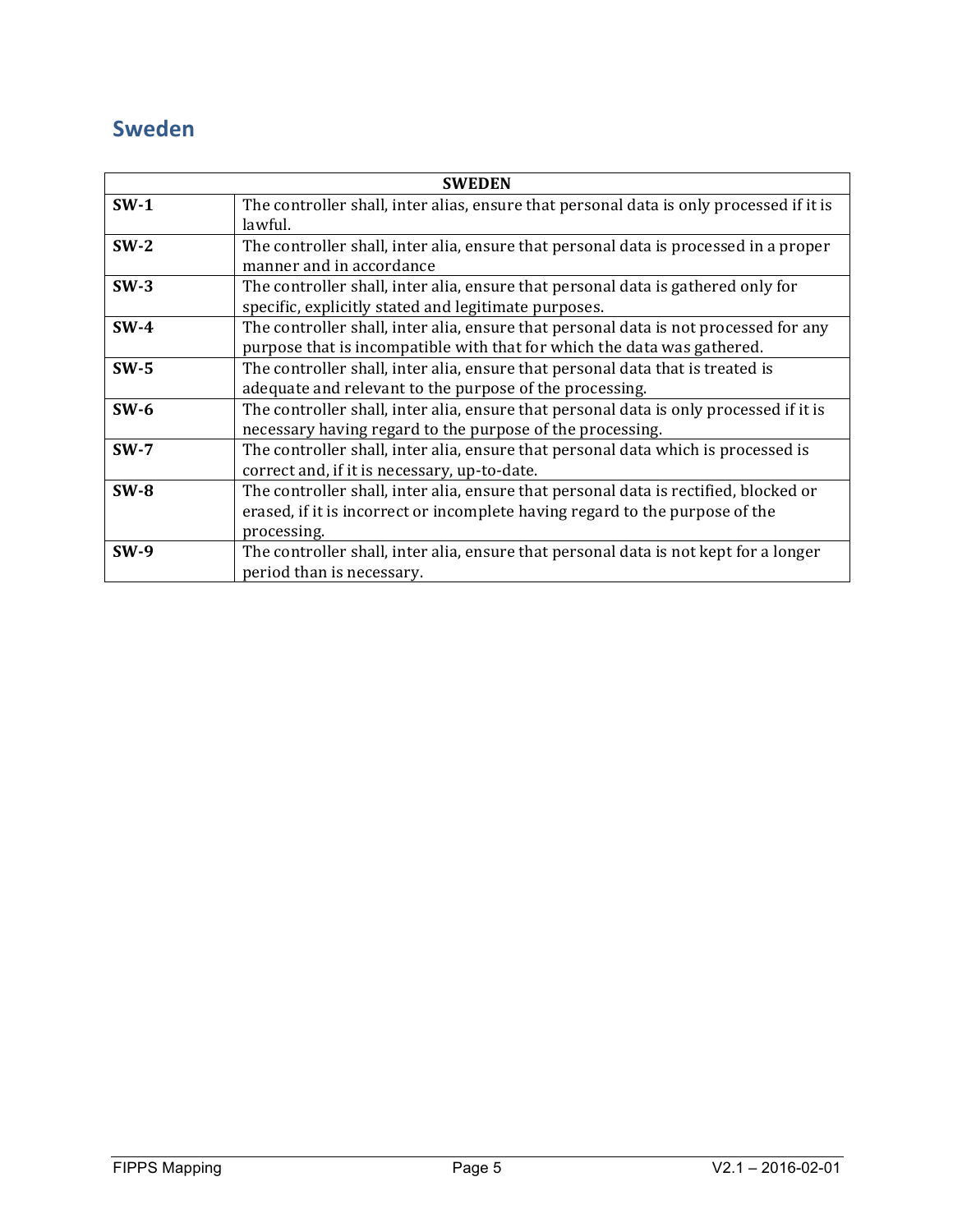### **Great Britain**

|               | <b>GREAT BRITAIN (COP)</b>                                                         |
|---------------|------------------------------------------------------------------------------------|
| $COP - 1$     | Information should be regarded as held for a specific purpose and not to be used,  |
|               | without appropriate authorization, for other purposes.                             |
| $COP-2$       | Access to information should be confined to those authorized to have it for the    |
|               | purpose for which it was supplied.                                                 |
| $COP-3$       | The amount of information collected and held should be the minimum necessary       |
|               | for the achievement of the specified purpose.                                      |
| $COP-4$       | In computerized systems handling information for statistical purposes, adequate    |
|               | provision should be made in their design and programs for separating identities    |
|               | from the rest of the data.                                                         |
| $COP-5$       | There should be arrangement whereby the subject could be told about the            |
|               | information held concerning him.                                                   |
| $COP-6$       | The level of security to be achieved by a system should be specified in advance by |
|               | the user and should include precautions against deliberate abuse or misuse of      |
|               | information.                                                                       |
| $COP-7$       | A monitoring system should be provided to facilitate the detection of any          |
|               | violation of the security system.                                                  |
| $COP-8$       | In the design of information systems, periods should be specified beyond which     |
|               | the information should not be retained.                                            |
| <b>COP-9</b>  | Data held should be accurate. There should be machinery for the correction of      |
|               | inaccuracy and the updating of information.                                        |
| <b>COP-10</b> | Care should be taken in coding value judgments.                                    |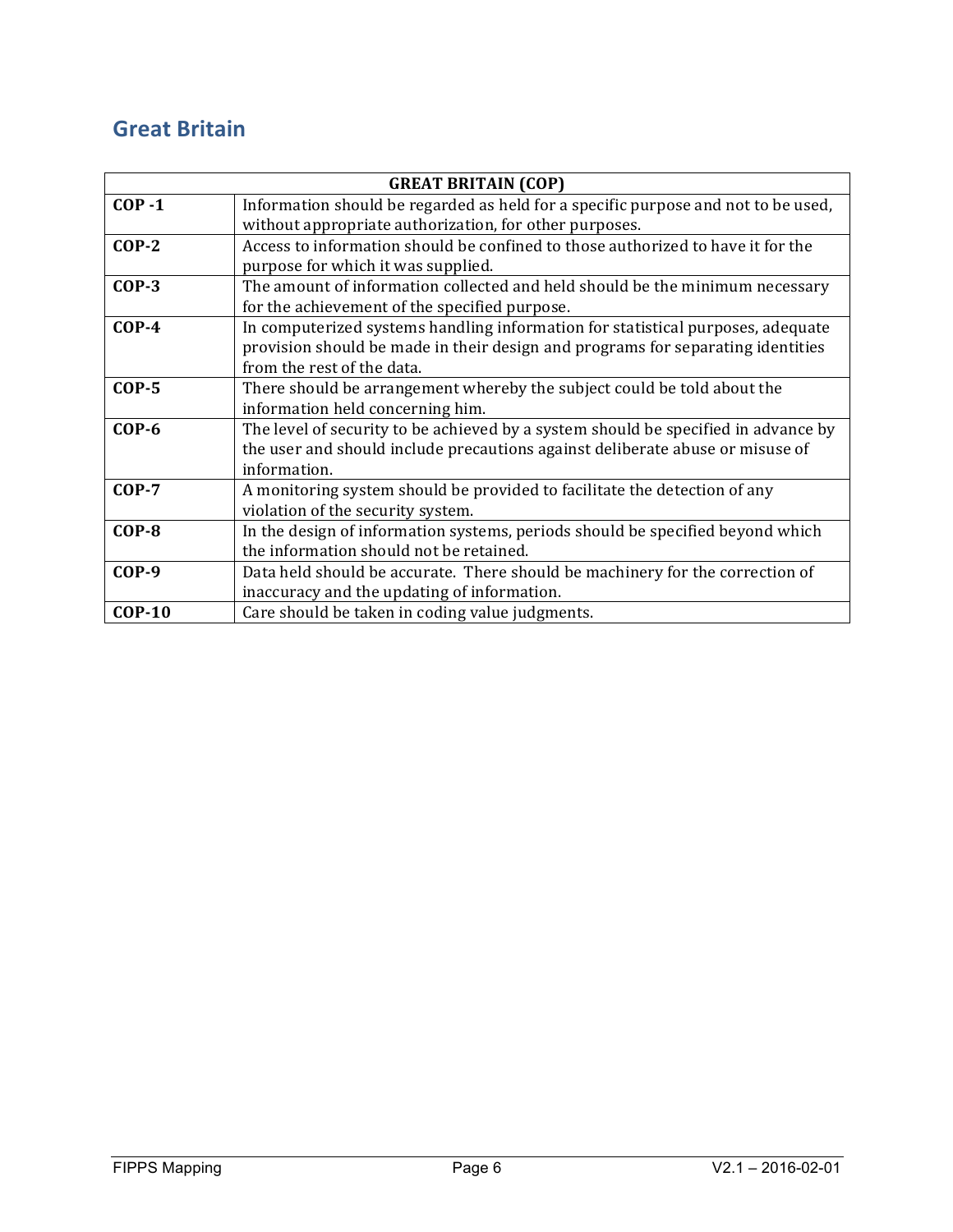### **EU Data Directive**

|         | EU DATA DIRECTIVE (95/46/EC)                                                     |
|---------|----------------------------------------------------------------------------------|
| EU 95-1 | Member States shall provide that personal data must be processed fairly and      |
|         | lawfully.                                                                        |
| EU 95-2 | Member States shall provide that personal data must be collected for specified,  |
|         | explicit and legitimate purposes and not further processed in a way incompatible |
|         | with those purposes. Further processing of data for historical, statistical or   |
|         | scientific purposes shall not be considered as incompatible provided that Member |
|         | States provide appropriate safeguards.                                           |
| EU 95-3 | Member States shall provide that personal data must be adequate, relevant and    |
|         | not excessive in relation to the purposes for which they are collected and/or    |
|         | further processed.                                                               |
| EU 95-4 | Member States shall provide that personal data must be accurate and, where       |
|         | necessary, kept up to date; every reasonable step must be taken to ensure that   |
|         | data which are inaccurate or incomplete, having regard to the purposes for which |
|         | they were collected or for which they are further processed, are erased or       |
|         | rectified.                                                                       |
| EU 95-5 | Member States shall provide that personal data must be kept in a form which      |
|         | permits identification of data subjects for no longer than is necessary for the  |
|         | purposes for which the data were collected or for which they are further         |
|         | processed. Member States shall lay down appropriate safeguards for personal      |
|         | data stored for longer periods for historical, statistical or scientific use.    |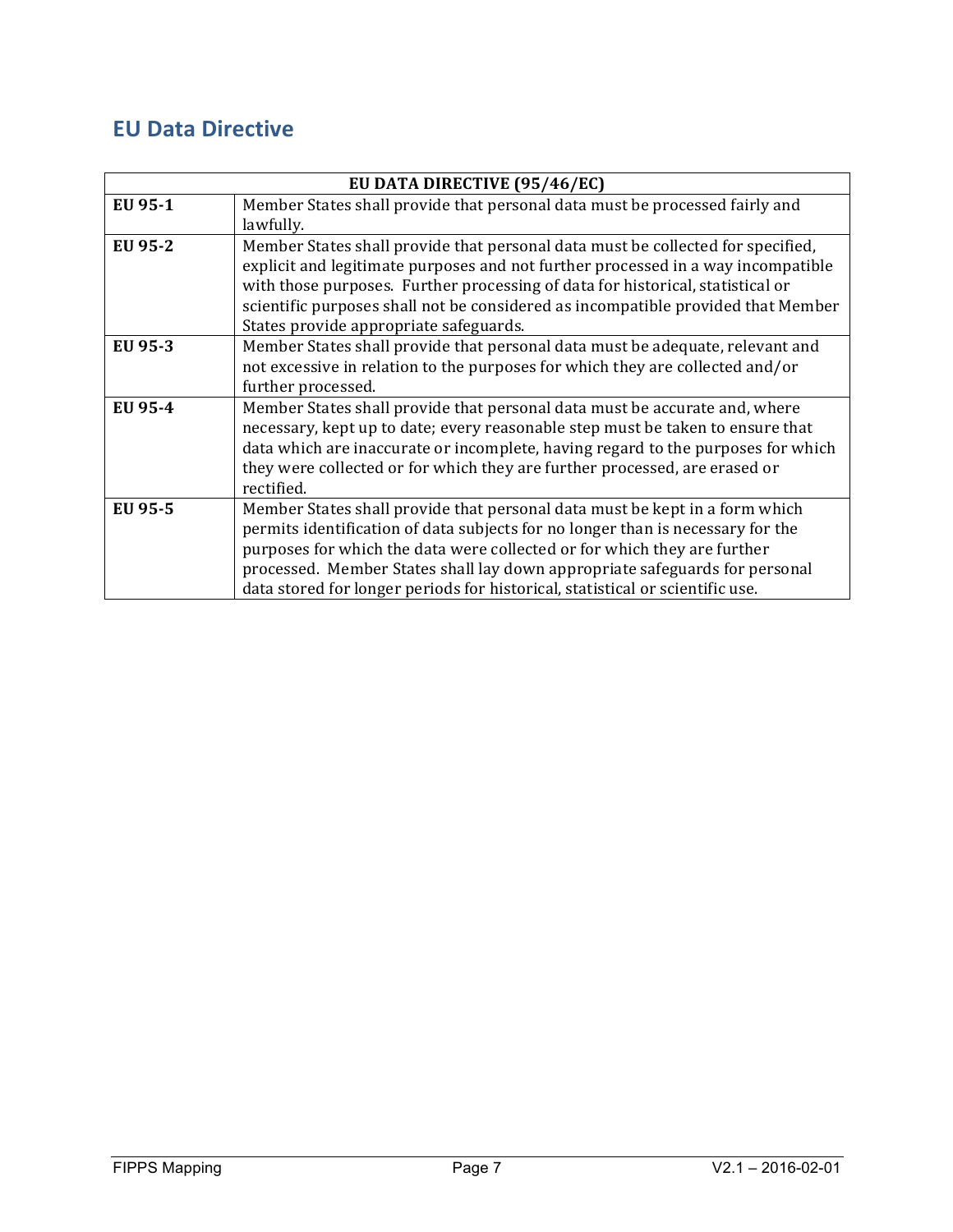| EU DATA DIRECTIVE (2002/58/EC) |                                                                                                                                                                                                                                                                                                                                                                                                                                                                                                                                                                                                                                                                                                                                                                                                                                                                              |  |  |
|--------------------------------|------------------------------------------------------------------------------------------------------------------------------------------------------------------------------------------------------------------------------------------------------------------------------------------------------------------------------------------------------------------------------------------------------------------------------------------------------------------------------------------------------------------------------------------------------------------------------------------------------------------------------------------------------------------------------------------------------------------------------------------------------------------------------------------------------------------------------------------------------------------------------|--|--|
| EU 02-1                        | <b>Article 4 - Security</b>                                                                                                                                                                                                                                                                                                                                                                                                                                                                                                                                                                                                                                                                                                                                                                                                                                                  |  |  |
|                                | 1. The provider of a publicly available electronic communications<br>service must take appropriate technical and organisational measures<br>to safeguard security of its services, if necessary in conjunction with<br>the provider of the public communications network with respect to<br>network security. Having regard to the state of the art and the cost of<br>their implementation, these measures shall ensure a level of security<br>appropriate to the risk presented. (Article 4, Security)                                                                                                                                                                                                                                                                                                                                                                     |  |  |
|                                | 2. In case of a particular risk of a breach of the security of the network, the<br>provider of a publicly available electronic communications service must inform<br>the subscribers concerning such risk and, where the risk lies outside the scope of<br>the measures to be taken by the service provider, of any possible remedies,<br>including an indication of the likely costs involved. (Article 4, Security)                                                                                                                                                                                                                                                                                                                                                                                                                                                        |  |  |
| EU 02-2                        | <b>Article 5 -Confidentiality of the communications</b>                                                                                                                                                                                                                                                                                                                                                                                                                                                                                                                                                                                                                                                                                                                                                                                                                      |  |  |
|                                | 1. Member States shall ensure the confidentiality of communications<br>and the related traffic data by means of a public communications<br>network and publicly available electronic communications services,<br>through national legislation. In particular, they shall prohibit<br>listening, tapping, storage or other kinds of interception or<br>surveillance of communications and the related traffic data by<br>persons other than users, without the consent of the users concerned,<br>except when legally authorised to do so in accordance with Article<br>15(1). This paragraph shall not prevent technical storage which is<br>necessary for the conveyance of a communication without prejudice<br>to the principle of confidentiality. (Article 5, Confidentiality)                                                                                          |  |  |
|                                | 2. Paragraph 1 shall not affect any legally authorised recording of<br>communications and the related traffic data when carried out in the<br>course of lawful business practice for the purpose of providing<br>evidence of a commercial transaction or of any other business<br>communication. (Article 5, Confidentiality)                                                                                                                                                                                                                                                                                                                                                                                                                                                                                                                                                |  |  |
|                                | 3. Member States shall ensure that the use of electronic communications<br>networks to store information or to gain access to information stored in the<br>terminal equipment of a subscriber or user is only allowed on condition that the<br>subscriber or user concerned is provided with clear and comprehensive<br>information in accordance with Directive 95/46/EC, inter alia about the purposes<br>of the processing, and is offered the right to refuse such processing by the data<br>controller. This shall not prevent any technical storage or access for the sole<br>purpose of carrying out or facilitating the transmission of a communication over<br>an electronic communications network, or as strictly necessary in order to<br>provide an information society service explicitly requested by the subscriber or<br>user. (Article 5, Confidentiality) |  |  |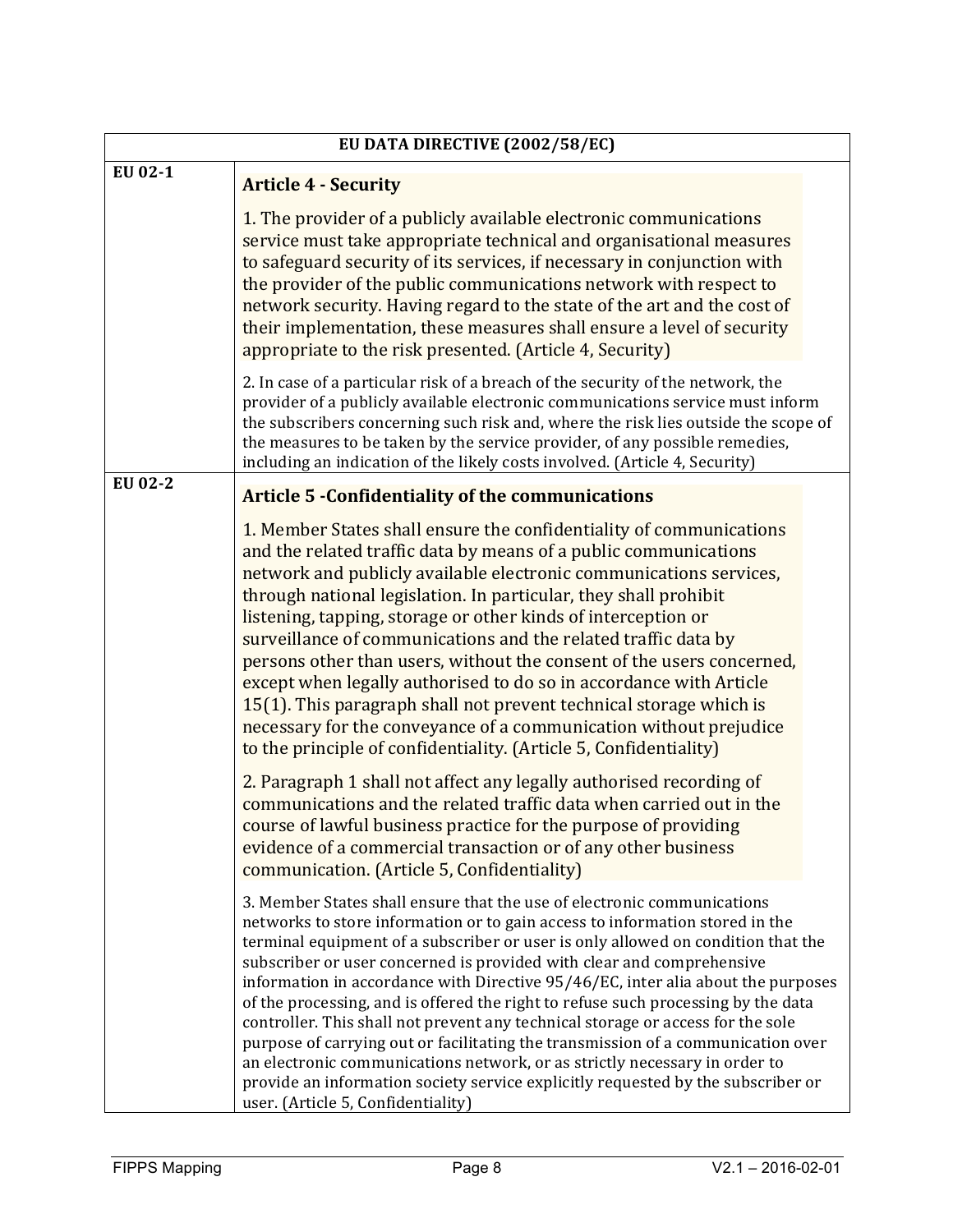| EU 02-3 | Article 6 - Traffic data                                                                                                                                                                                                                                                                                                                                                                                                                                                                                                                                                       |  |
|---------|--------------------------------------------------------------------------------------------------------------------------------------------------------------------------------------------------------------------------------------------------------------------------------------------------------------------------------------------------------------------------------------------------------------------------------------------------------------------------------------------------------------------------------------------------------------------------------|--|
|         | 1. Traffic data relating to subscribers and users processed and stored<br>by the provider of a public communications network or publicly<br>available electronic communications service must be erased or made<br>anonymous when it is no longer needed for the purpose of the<br>transmission of a communication without prejudice to paragraphs 2,<br>3 and 5 of this Article and Article 15(1). (Article 6, Traffic data)                                                                                                                                                   |  |
|         | 2. Traffic data necessary for the purposes of subscriber billing and<br>interconnection payments may be processed. Such processing is<br>permissible only up to the end of the period during which the bill may<br>lawfully be challenged or payment pursued. (Article 6, Traffic data)                                                                                                                                                                                                                                                                                        |  |
|         | 3. For the purpose of marketing electronic communications services<br>or for the provision of value added services, the provider of a publicly<br>available electronic communications service may process the data<br>referred to in paragraph 1 to the extent and for the duration<br>necessary for such services or marketing, if the subscriber or user to<br>whom the data relate has given his/her consent. Users or subscribers<br>shall be given the possibility to withdraw their consent for the<br>processing of traffic data at any time. (Article 6, Traffic data) |  |
|         | 4. The service provider must inform the subscriber or user of the<br>types of traffic data which are processed and of the duration of such<br>processing for the purposes mentioned in paragraph 2 and, prior to<br>obtaining consent, for the purposes mentioned in paragraph 3.<br>(Article 6, Traffic data)                                                                                                                                                                                                                                                                 |  |
|         | 5. Processing of traffic data, in accordance with paragraphs 1, 2, 3 and<br>4, must be restricted to persons acting under the authority of<br>providers of the public communications networks and publicly<br>available electronic communications services handling billing or<br>traffic management, customer enquiries, fraud detection, marketing<br>electronic communications services or providing a value added<br>service, and must be restricted to what is necessary for the purposes<br>of such activities. (Article 6, Traffic data)                                |  |
|         | 6. Paragraphs 1, 2, 3 and 5 shall apply without prejudice to the possibility for<br>competent bodies to be informed of traffic data in conformity with applicable<br>legislation with a view to settling disputes, in particular interconnection or billing<br>disputes. (Article 6, Traffic data)                                                                                                                                                                                                                                                                             |  |
| EU 02-4 | Article 8 - Presentation and restriction of calling and connected<br>line identification                                                                                                                                                                                                                                                                                                                                                                                                                                                                                       |  |
|         | 1. Where presentation of calling line identification is offered, the<br>service provider must offer the calling user the possibility, using a<br>simple means and free of charge, of preventing the presentation of the                                                                                                                                                                                                                                                                                                                                                        |  |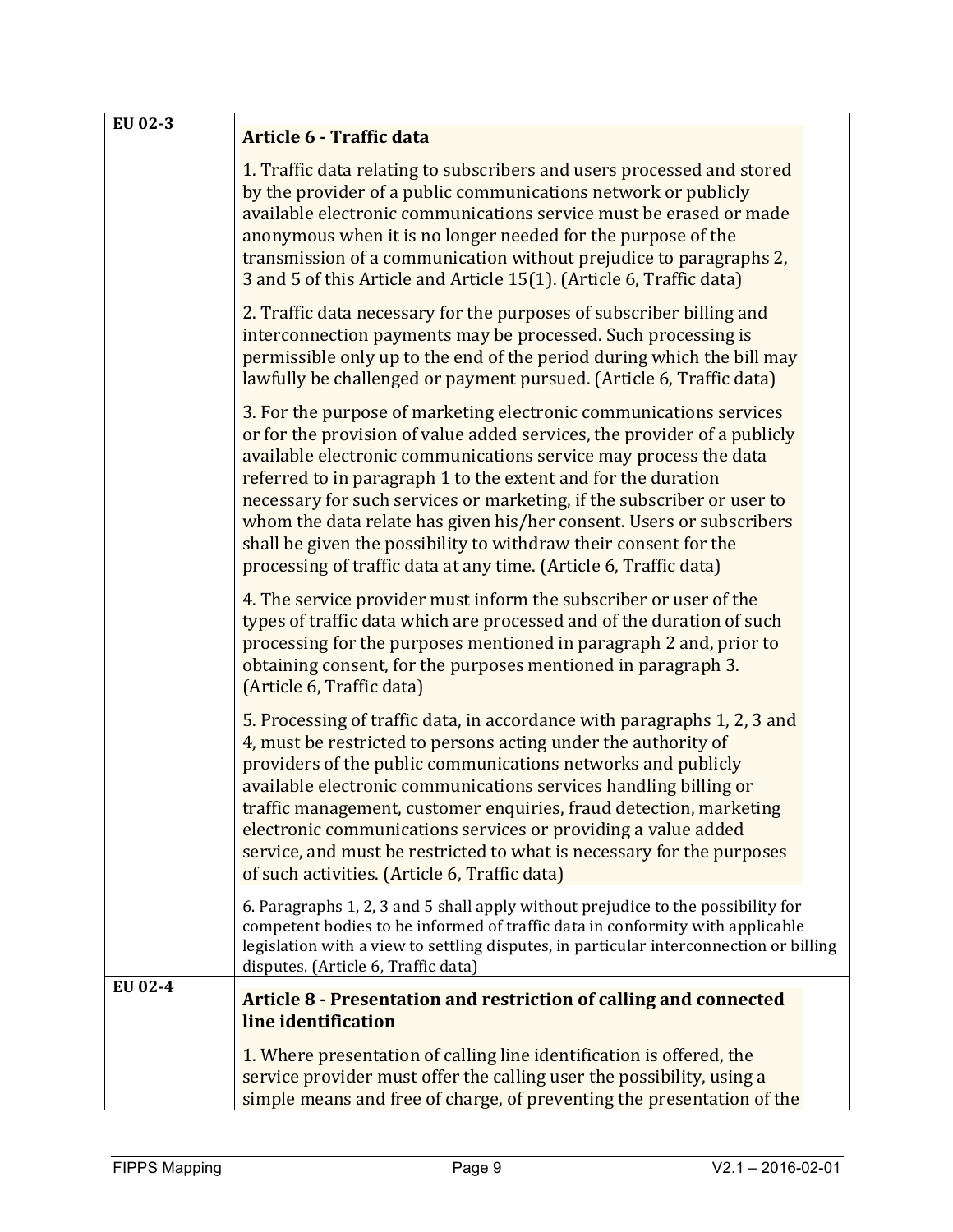|         | calling line identification on a per-call basis. The calling subscriber<br>must have this possibility on a per-line basis. (Article 8, Caller ID)                                                                                                                                                                                                                                                                                                                                                                                                                                                                                                                                                                                                                                                                                                                                                                                                                        |  |
|---------|--------------------------------------------------------------------------------------------------------------------------------------------------------------------------------------------------------------------------------------------------------------------------------------------------------------------------------------------------------------------------------------------------------------------------------------------------------------------------------------------------------------------------------------------------------------------------------------------------------------------------------------------------------------------------------------------------------------------------------------------------------------------------------------------------------------------------------------------------------------------------------------------------------------------------------------------------------------------------|--|
|         | 2. Where presentation of calling line identification is offered, the<br>service provider must offer the called subscriber the possibility, using<br>a simple means and free of charge for reasonable use of this function,<br>of preventing the presentation of the calling line identification of<br>incoming calls. (Article 8, Caller ID)                                                                                                                                                                                                                                                                                                                                                                                                                                                                                                                                                                                                                             |  |
|         | 3. Where presentation of calling line identification is offered and<br>where the calling line identification is presented prior to the call<br>being established, the service provider must offer the called<br>subscriber the possibility, using a simple means, of rejecting incoming<br>calls where the presentation of the calling line identification has been<br>prevented by the calling user or subscriber. (Article 8, Caller ID)                                                                                                                                                                                                                                                                                                                                                                                                                                                                                                                               |  |
|         | 4. Where presentation of connected line identification is offered, the<br>service provider must offer the called subscriber the possibility, using<br>a simple means and free of charge, of preventing the presentation of<br>the connected line identification to the calling user. (Article 8, Caller<br>ID)                                                                                                                                                                                                                                                                                                                                                                                                                                                                                                                                                                                                                                                           |  |
|         | 5. Paragraph 1 shall also apply with regard to calls to third countries<br>originating in the Community. Paragraphs 2, 3 and 4 shall also apply<br>to incoming calls originating in third countries. (Article 8, Caller ID)                                                                                                                                                                                                                                                                                                                                                                                                                                                                                                                                                                                                                                                                                                                                              |  |
|         | 6. Member States shall ensure that where presentation of calling and/or<br>connected line identification is offered, the providers of publicly available<br>electronic communications services inform the public thereof and of the<br>possibilities set out in paragraphs 1, 2, 3 and 4. (Article 8, Caller ID)                                                                                                                                                                                                                                                                                                                                                                                                                                                                                                                                                                                                                                                         |  |
| EU 02-5 | Article 9 - Location data other than traffic data                                                                                                                                                                                                                                                                                                                                                                                                                                                                                                                                                                                                                                                                                                                                                                                                                                                                                                                        |  |
|         | 1. Where location data other than traffic data, relating to users or<br>subscribers of public communications networks or publicly available<br>electronic communications services, can be processed, such data may<br>only be processed when they are made anonymous, or with the<br>consent of the users or subscribers to the extent and for the duration<br>necessary for the provision of a value added service. The service<br>provider must inform the users or subscribers, prior to obtaining<br>their consent, of the type of location data other than traffic data which<br>will be processed, of the purposes and duration of the processing and<br>whether the data will be transmitted to a third party for the purpose<br>of providing the value added service. Users or subscribers shall be<br>given the possibility to withdraw their consent for the processing of<br>location data other than traffic data at any time. (Article 9, Location<br>data) |  |
|         | 2. Where consent of the users or subscribers has been obtained for<br>the processing of location data other than traffic data, the user or                                                                                                                                                                                                                                                                                                                                                                                                                                                                                                                                                                                                                                                                                                                                                                                                                               |  |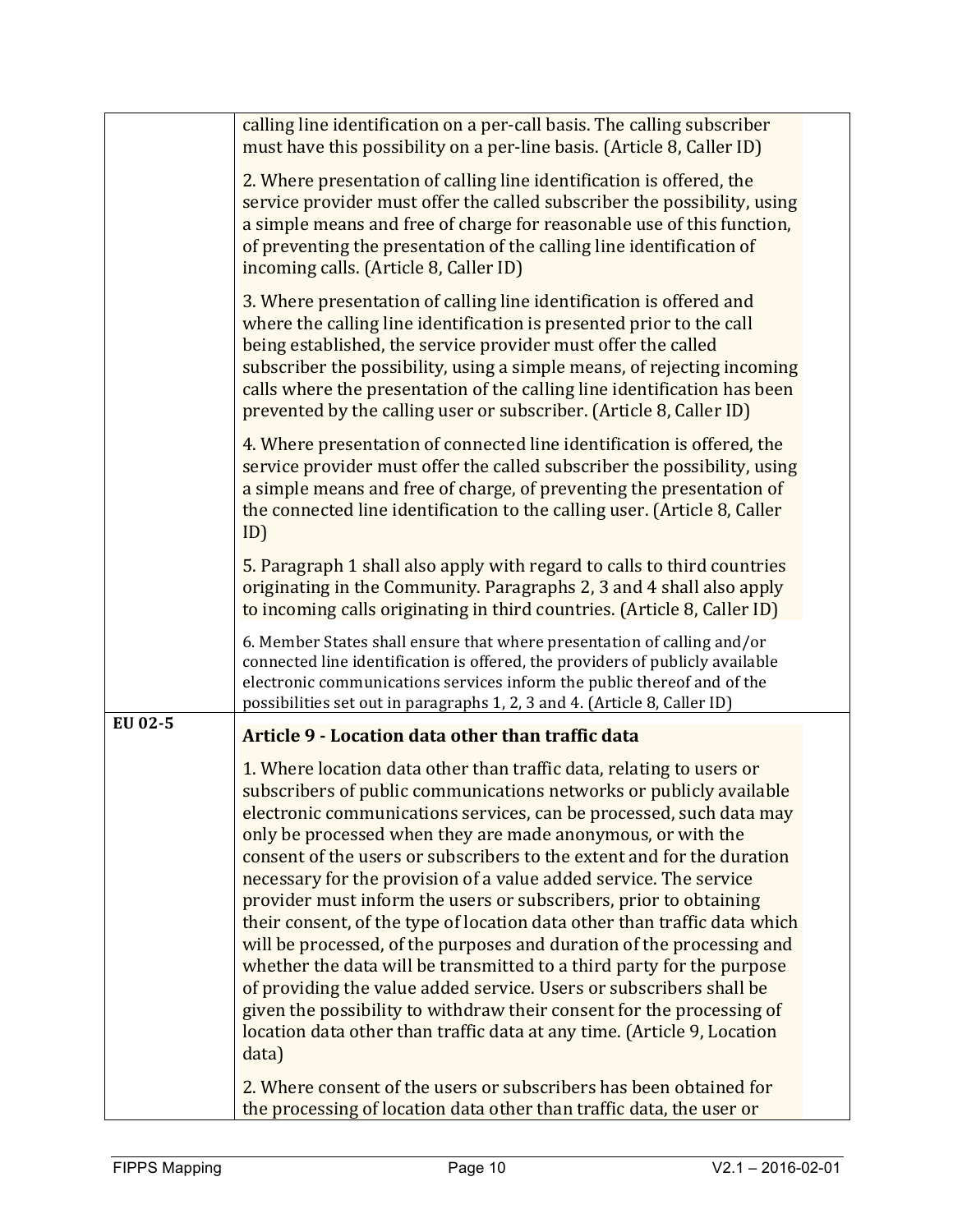|         | subscriber must continue to have the possibility, using a simple<br>means and free of charge, of temporarily refusing the processing of<br>such data for each connection to the network or for each transmission<br>of a communication. (Article 9, Location data)                                                                                                                                                                                                                                                                       |
|---------|------------------------------------------------------------------------------------------------------------------------------------------------------------------------------------------------------------------------------------------------------------------------------------------------------------------------------------------------------------------------------------------------------------------------------------------------------------------------------------------------------------------------------------------|
|         | 3. Processing of location data other than traffic data in accordance with<br>paragraphs 1 and 2 must be restricted to persons acting under the authority of<br>the provider of the public communications network or publicly available<br>communications service or of the third party providing the value added service,<br>and must be restricted to what is necessary for the purposes of providing the<br>value added service. (Article 9, Location data)                                                                            |
| EU 02-6 | <b>Article 12 - Directories of subscribers</b>                                                                                                                                                                                                                                                                                                                                                                                                                                                                                           |
|         | 1. Member States shall ensure that subscribers are informed, free of<br>charge and before they are included in the directory, about the<br>purpose(s) of a printed or electronic directory of subscribers<br>available to the public or obtainable through directory enquiry<br>services, in which their personal data can be included and of any<br>further usage possibilities based on search functions embedded in<br>electronic versions of the directory. (Article 12, Directories)                                                |
|         | 2. Member States shall ensure that subscribers are given the<br>opportunity to determine whether their personal data are included in<br>a public directory, and if so, which, to the extent that such data are<br>relevant for the purpose of the directory as determined by the<br>provider of the directory, and to verify, correct or withdraw such<br>data. Not being included in a public subscriber directory, verifying,<br>correcting or withdrawing personal data from it shall be free of<br>charge. (Article 12, Directories) |
|         | 3. Member States may require that for any purpose of a public<br>directory other than the search of contact details of persons on the<br>basis of their name and, where necessary, a minimum of other<br>identifiers, additional consent be asked of the subscribers. (Article 12,<br>Directories)                                                                                                                                                                                                                                       |
|         | 4. Paragraphs 1 and 2 shall apply to subscribers who are natural persons.<br>Member States shall also ensure, in the framework of Community law and<br>applicable national legislation, that the legitimate interests of subscribers other<br>than natural persons with regard to their entry in public directories are<br>sufficiently protected. (Article 12, Directories)                                                                                                                                                             |
| EU 02-7 | <b>Article 13 - Unsolicited communications</b>                                                                                                                                                                                                                                                                                                                                                                                                                                                                                           |
|         | 1. The use of automated calling systems without human intervention<br>(automatic calling machines), facsimile machines (fax) or electronic<br>mail for the purposes of direct marketing may only be allowed in<br>respect of subscribers who have given their prior consent. (Article 13,<br>Unsolicited communications). (Article 13, Unsolicited                                                                                                                                                                                       |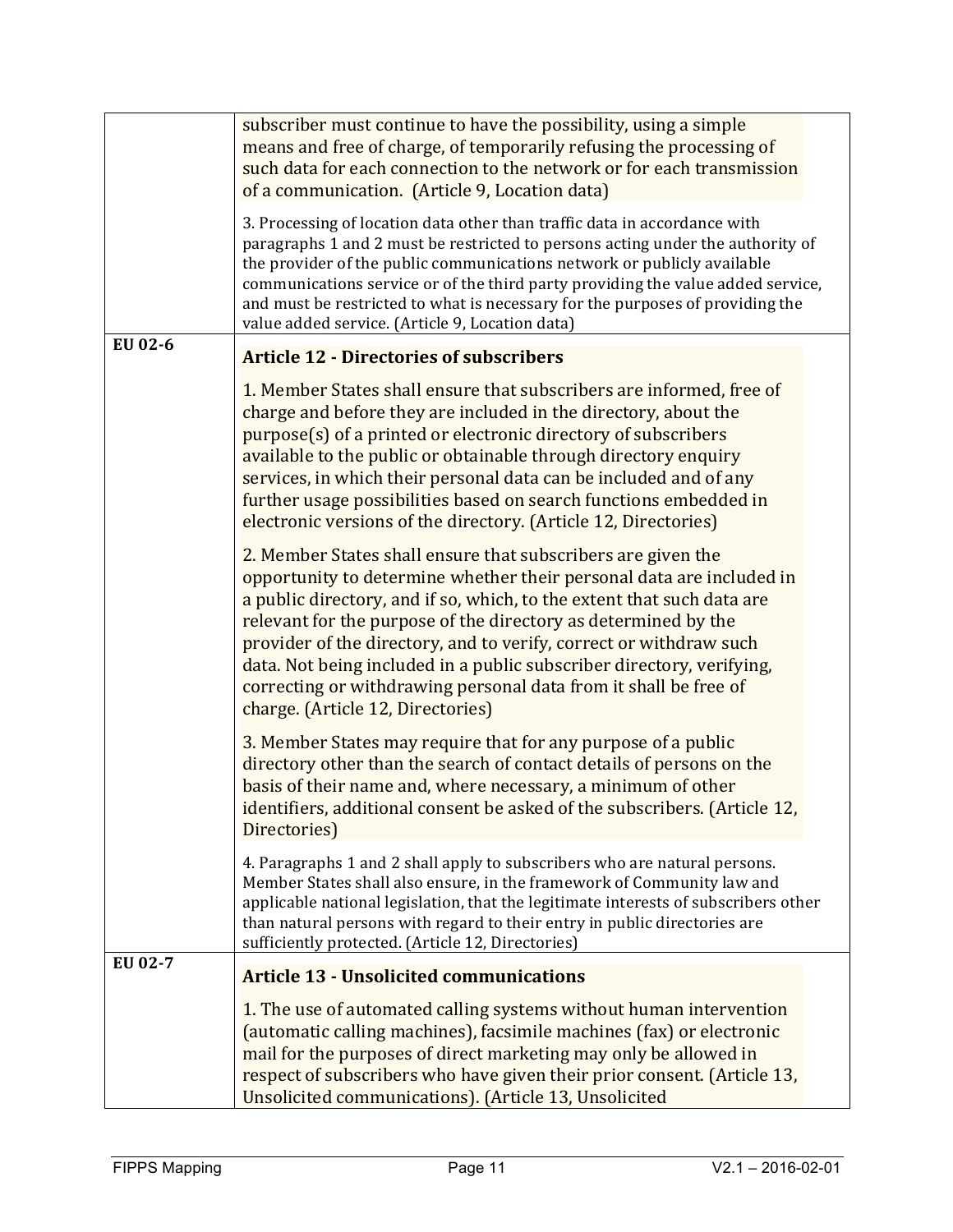communications) 

2. Notwithstanding paragraph 1, where a natural or legal person obtains from its customers their electronic contact details for electronic mail, in the context of the sale of a product or a service, in accordance with Directive 95/46/EC, the same natural or legal person may use these electronic contact details for direct marketing of its own similar products or services provided that customers clearly and distinctly are given the opportunity to object, free of charge and in an easy manner, to such use of electronic contact details when they are collected and on the occasion of each message in case the customer has not initially refused such use. (Article 13, Unsolicited communications) 3. Member States shall take appropriate measures to ensure that, free of charge, unsolicited communications for purposes of direct marketing, in cases other than those referred to in paragraphs 1 and 2, are not allowed either without the consent of the subscribers concerned or in respect of subscribers who do not wish to receive these communications, the choice between these options to be determined by national legislation. (Article 13, Unsolicited communications) 4. In any event, the practice of sending electronic mail for purposes of direct marketing disguising or concealing the identity of the sender on whose behalf the communication is made, or without a valid address to which the recipient may send a request that such communications cease, shall be prohibited. (Article 13, Unsolicited communications) 5. Paragraphs 1 and 3 shall apply to subscribers who are natural persons. Member States shall also ensure, in the framework of

Community law and applicable national legislation, that the legitimate interests of subscribers other than natural persons with regard to unsolicited communications are sufficiently protected. (Article 13, Unsolicited communications)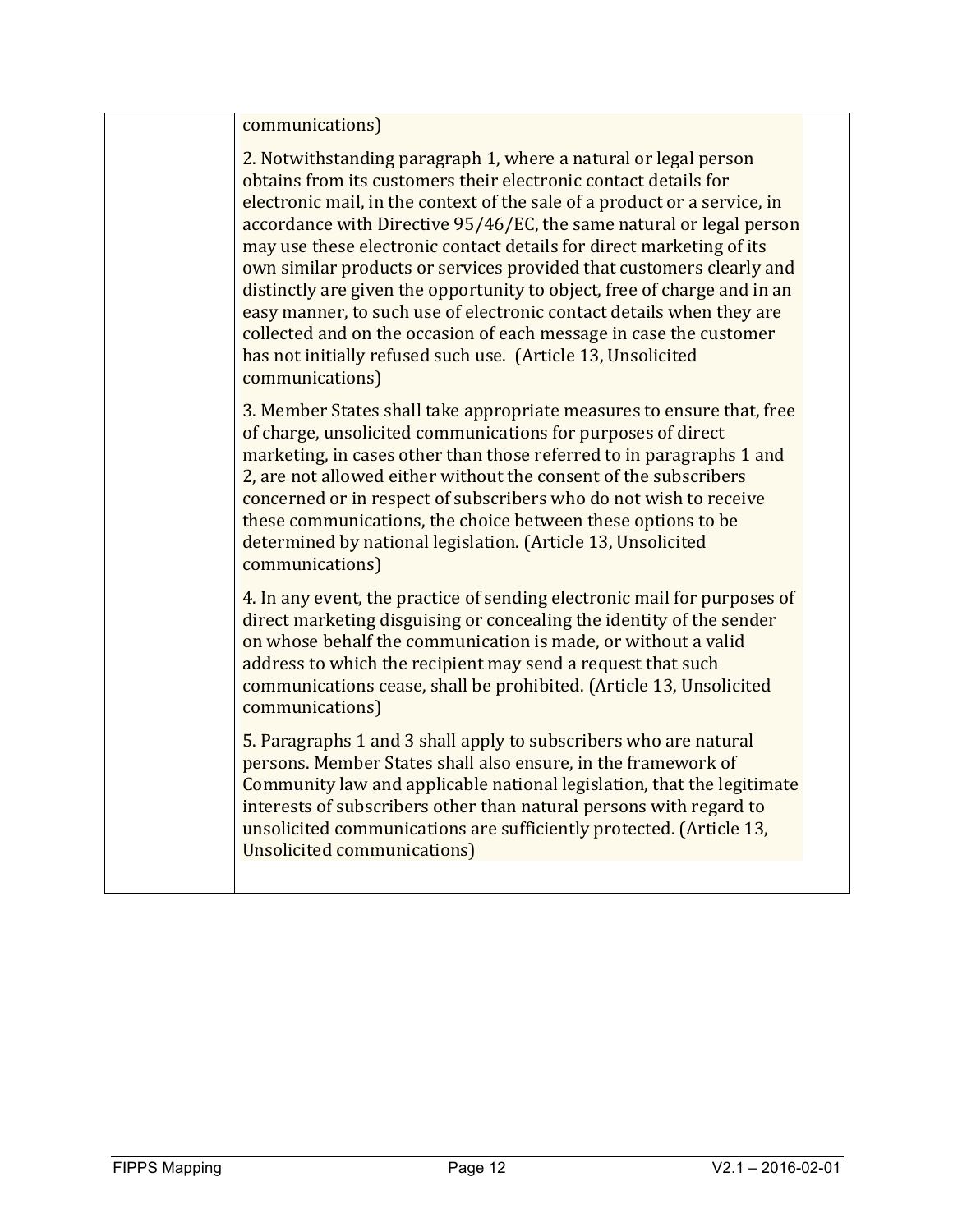### **U.S. NSTIC**

| U.S. NSTIC (National Strategy for Trusted Identities in Cyberspace) |                                                                                      |
|---------------------------------------------------------------------|--------------------------------------------------------------------------------------|
| $N-1$                                                               | TRANSPARENCY: Organizations should be transparent and notify individuals             |
|                                                                     | regarding collection, use, dissemination, and maintenance of personally              |
|                                                                     | identifiable information. (PII)                                                      |
| $N-2$                                                               | <b>INDIVIDUAL PARTICIPATION:</b> Organizations should involve the individual in      |
|                                                                     | the process of using PII and, to the extent practicable, seek individual consent for |
|                                                                     | the collection, use, dissemination, and maintenance of PII. Organizations should     |
|                                                                     | also provide mechanisms for appropriate access, correction, and redress              |
|                                                                     | regarding use of PII.                                                                |
| $N-3$                                                               | <b>PURPOSE SPECIFICATION:</b> Organizations should specifically articulate the       |
|                                                                     | authority that permits the collection of PII and specifically articulate the purpose |
|                                                                     | or purposes for which the PII is intended to be used.                                |
| $N-4$                                                               | <b>DATA MINIMIZATION:</b> Organizations should only collect PII that is directly     |
|                                                                     | relevant and necessary to accomplish the specified purpose(s) and only retain PII    |
|                                                                     | for as long as is necessary to fulfill the specified purpose(s).                     |
| $N-5$                                                               | <b>USE LIMITATION:</b> Organizations should use PII solely for the purpose(s)        |
|                                                                     | specified in the notice. Sharing PII should be for a purpose compatible with the     |
|                                                                     | purpose for which the PII was collected.                                             |
| $N-6$                                                               | <b>DATA QUALITY AND INTEGRITY: Organizations should, to the extent</b>               |
|                                                                     | practicable, ensure that PII is accurate, relevant, timely, and complete.            |
| $N-7$                                                               | <b>SECURITY:</b> Organizations should protect PII (in all media) through appropriate |
|                                                                     | security safeguards against risks such as loss, unauthorized access or use,          |
|                                                                     | destruction, modification, or unintended or inappropriate disclosure.                |
| $N-8$                                                               | <b>ACCOUNTABILITY AND AUDITING:</b> Organizations should be accountable for          |
|                                                                     | complying with these principles, providing training to all employee and              |
|                                                                     | contractors who use PII, and auditing the actual use of PII to demonstrate           |
|                                                                     | compliance with these principles and all applicable privacy protection               |
|                                                                     | requirements.                                                                        |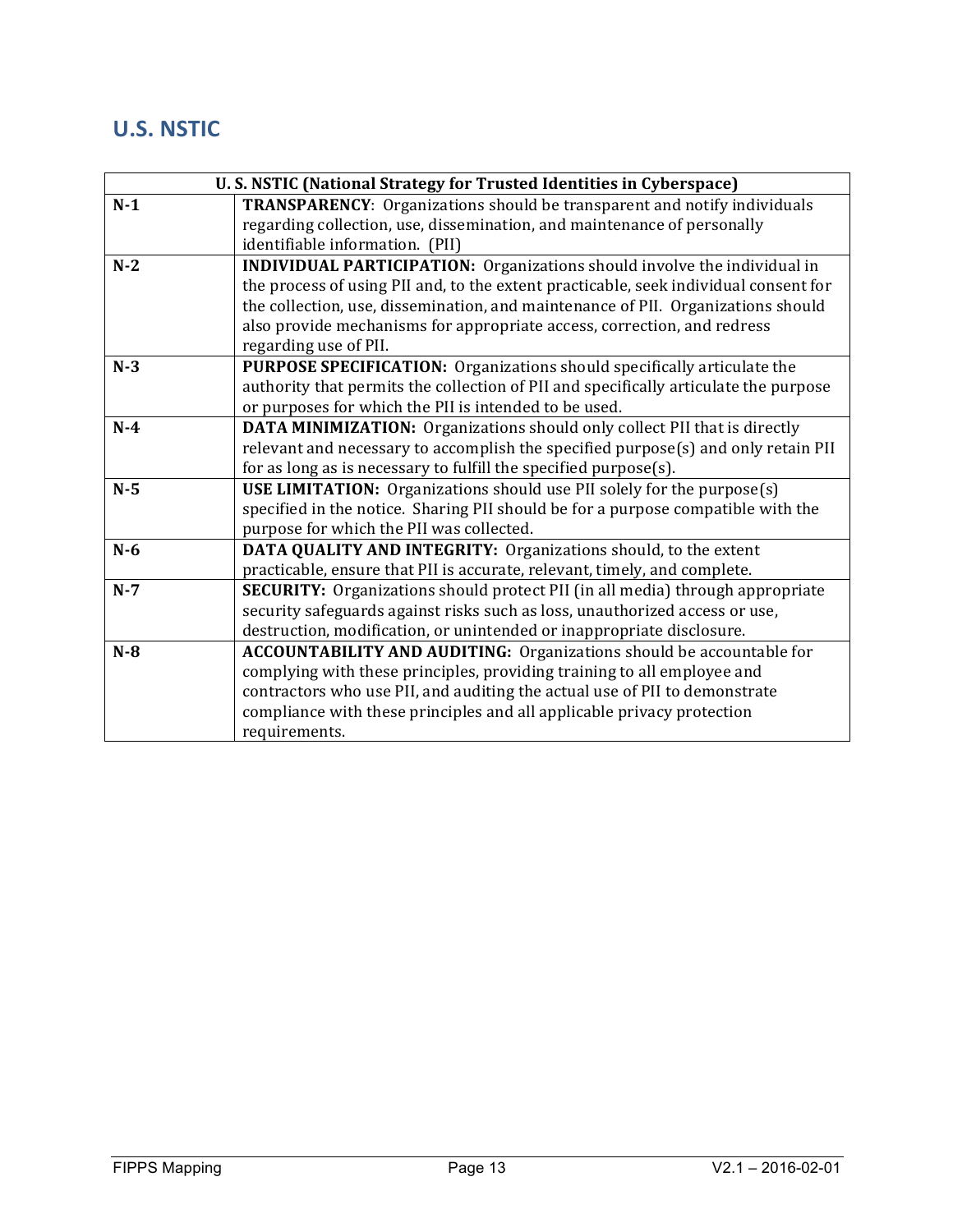# **Council of Europe (COE)**

| <b>COUNCIL OF EUROPE (COE)</b> |                                                                                      |
|--------------------------------|--------------------------------------------------------------------------------------|
| $COE - 1$                      | Personal data undergoing automatic processing shall be obtained and processed        |
|                                | fairly and lawfully.                                                                 |
| $COE-2$                        | Personal data undergoing automatic processing shall be stored for specified and      |
|                                | legitimate purposes and not used in a way incompatible with those purposes.          |
| $COE-3$                        | Personal data undergoing automatic processing shall be adequate, relevant and        |
|                                | not excessive in relation to the purposes for which they are stored.                 |
| <b>COE-4</b>                   | Personal data undergoing automatic processing shall be accurate and, where           |
|                                | necessary, kept up to date.                                                          |
| $COE-5$                        | Personal data undergoing automatic processing shall be preserved in a form           |
|                                | which permits identification of the data subjects for no longer than is required for |
|                                | the purpose for which those data are stored.                                         |
| $COE-6$                        | Personal data revealing racial origin, political opinions or religious or other      |
|                                | beliefs, as well as personal data concerning health or sexual life, may not be       |
|                                | processed automatically unless domestic law provides appropriate safeguards.         |
|                                | The same shall apply to personal data relating to criminal convictions.              |
| <b>COE-7</b>                   | Appropriate security measures shall be taken for the protection of personal data     |
|                                | stored in automated data files against accidental or unauthorized destruction or     |
|                                | accidental loss as well as against unauthorized access, alteration or                |
|                                | dissemination.                                                                       |
| $COE-8$                        | Any person shall be enabled to establish the existence of an automated personal      |
|                                | data file, its main purposes, as well as the identity and habitual residence or      |
|                                | principal place of business of the controller of the file.                           |
| $COE-9$                        | Any person shall be enabled to obtain at reasonable intervals and without            |
|                                | excessive delay or expense confirmation of whether personal data relating to him     |
|                                | are stored in the automated data file as well as communication to him of such        |
|                                | data in an intelligible form.                                                        |
| <b>COE-10</b>                  | Any person shall be enabled to obtain, as the case may be, rectification or erasure  |
|                                | of such data if these have been processed contrary to the provisions of domestic     |
|                                | law giving effect to the basic principles set out in Articles 5 and 6 of this        |
|                                | convention.                                                                          |
| <b>COE-11</b>                  | Any person shall be enabled to have a remedy if a request for confirmation or, as    |
|                                | the case may be, communication, rectification or erasure as referred to in           |
|                                | paragraphs b and c of this article is not complied with.                             |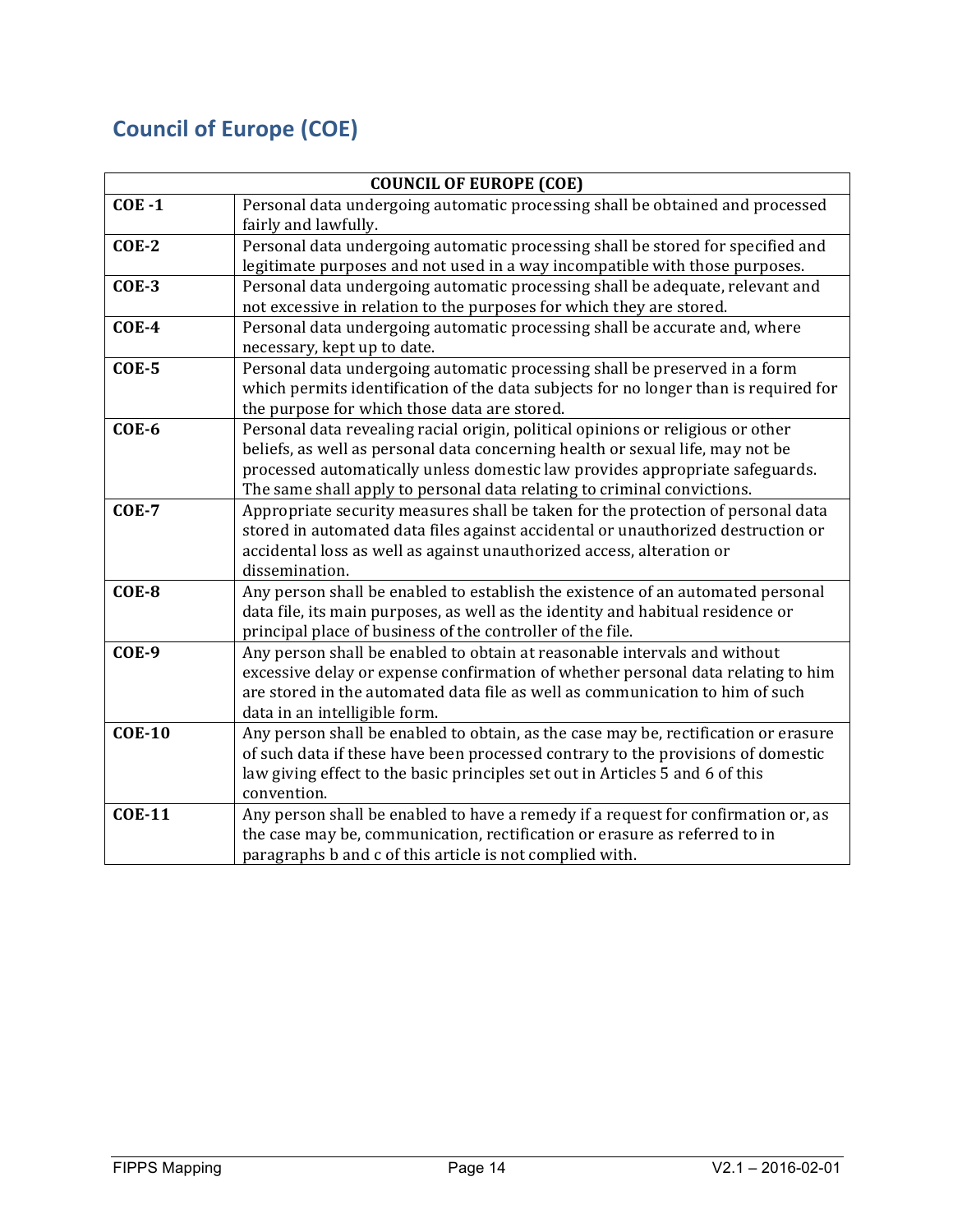### **OECD**

| <b>OECD</b> |                                                                                       |
|-------------|---------------------------------------------------------------------------------------|
| OECD-1      | <b>COLLECTION LIMITATION PRINCIPLE:</b> There should be limits to the collection      |
|             | of personal data and any such data should be obtained by lawful and fair means        |
|             | and, where appropriate, with the knowledge or consent of the data subject.            |
| OECD-2      | DATA QUALITY PRINCIPLE: Personal data should be relevant to the purposes              |
|             | for which they are to be used, and, to the extent necessary for those purposes,       |
|             | should be accurate, complete and kept up-to-date.                                     |
| OECD-3      | PURPOSE SPECIFICATION PRINCIPLE: The purposes for which personal data                 |
|             | are collected should be specified not later than at the time of data collection and   |
|             | the subsequent use limited to the fulfillment of those purposes or such others as     |
|             | are not incompatible with those purposes and as are specified on each occasion of     |
|             | change of purpose.                                                                    |
| OECD-4      | USE LIMITATION PRINCIPLE: Personal data should not be disclosed, made                 |
|             | available or otherwise used for purposes other than those specified in accordance     |
|             | with Paragraph 9 except: a) with the consent of the data subject; or b) by the        |
|             | authority of law.                                                                     |
| OECD-5      | SECURITY SAFEGUARDS PRINCIPLE: Personal data should be protected by                   |
|             | reasonable security safeguards against such risks as loss or unauthorized access,     |
|             | destruction, use, modification or disclosure of data.                                 |
| OECD-6      | <b>OPENNESS PRINCIPLE:</b> There should be a general policy of openness about         |
|             | developments, practices and policies with respect to personal data. Means should      |
|             | be readily available of establishing the existence and nature of personal data, and   |
|             | the main purposes of their use, as well as the identity and usual residence of the    |
|             | data controller.                                                                      |
| OECD-7      | <b>INDIVIDUAL PARTICIPATION PRINCIPLE:</b> An individual should have the right:       |
|             | a) to obtain from a data controller, or otherwise, confirmation of whether or not     |
|             | the data controller has data relating to him; b) to have communicated to him, data    |
|             | relating to him within a reasonable time; at a charge, if any, that is not excessive; |
|             | in a reasonable manner; and in a form that is readily intelligible to him; c) to be   |
|             | given reasons if a request made under subparagraphs (a) and (b) is denied, and to     |
|             | be able to challenge such denial; and d) to challenge data relating to him and, if    |
|             | the challenge is successful to have the data erased, rectified, completed or          |
|             | amended.                                                                              |
| OECD-8      | <b>ACCOUNTABILITY PRINCIPLE:</b> A data controller should be accountable for          |
|             | complying with measures which give effect to the principles stated above.             |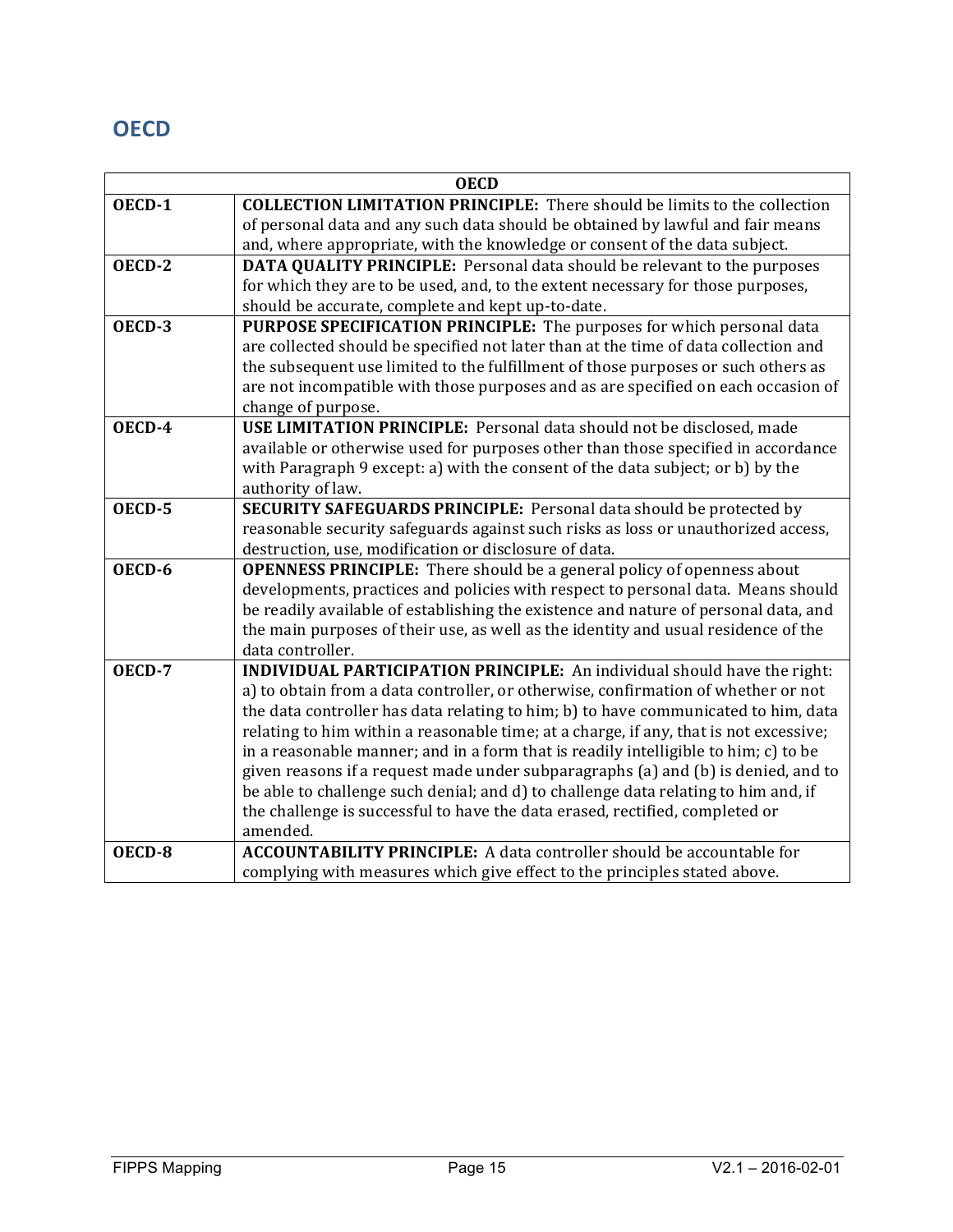### **HEW 1**

| <b>HEW1</b>      |                                                                                       |
|------------------|---------------------------------------------------------------------------------------|
| <b>HEW1</b>      | There must be no personal data record keeping systems whose very existence is         |
|                  | secret.                                                                               |
| HEW <sub>2</sub> | There must be a way for an individual to find out what information about him is       |
|                  | in a records and how it is used.                                                      |
| HEW <sub>3</sub> | There must be a way for an individual to prevent information about him obtained       |
|                  | for one purpose from being used or made available for other purposes without his      |
|                  | consent.                                                                              |
| HEW <sub>4</sub> | There must be a way for an individual to correct or amend a record of identifiable    |
|                  | information about him.                                                                |
| HEW <sub>5</sub> | Any organization creating, maintaining, using or disseminating records of             |
|                  | identifiable personal data must assure the reliability of the data for their intended |
|                  | use and must take reasonable precautions to prevent misuse.                           |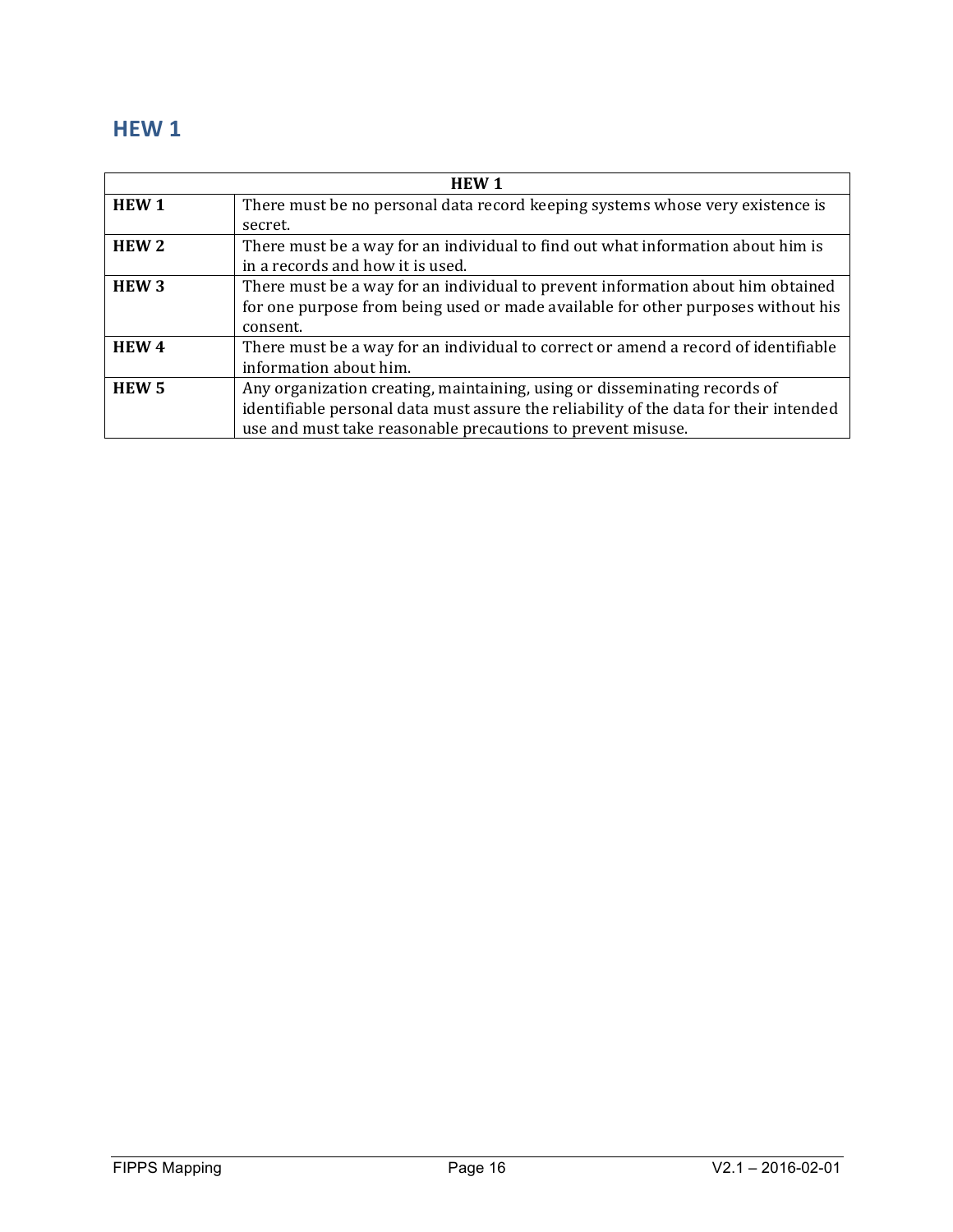### **PPSC**

| <b>PPSC</b> |                                                                                    |
|-------------|------------------------------------------------------------------------------------|
| PPSC-1      | The Openness Principle - There shall be no personal data record keeping            |
|             | system whose very existence is secret and there shall be a policy of openness      |
|             | about an organization's persona data record keeping policies, practices and        |
|             | systems.                                                                           |
| PPSC-2      | The Individual Access Principle - An individual about whom information is          |
|             | maintained by a record keeping organization in individually identifiable form      |
|             | shall have a right to see and copy that information.                               |
| PPSC-3      | The Individual Participation Principle - An individual about whom                  |
|             | information is maintained by a record keeping organization shall have a right to   |
|             | correct or amend the substance of that information.                                |
| PPSC-4      | The Collection Limitation Principle - There shall be limits on the types of        |
|             | information an organization may collect about an individual, as well as certain    |
|             | requirements with respect to the manner in which it collects such information.     |
| PPSC-5      | The Use Limitation Principle - There shall be limits on the internal uses of       |
|             | information about an individual within a record keeping organization.              |
| PPSC-6      | The Disclosure Limitation Principle - There shall be limits on the external        |
|             | disclosures of information about an individual a record keeping organization may   |
|             | make.                                                                              |
| PPSC-7      | The Information Management Principle - A record keeping organization shall         |
|             | bear an affirmative responsibility for establishing reasonable and proper          |
|             | information management policies and practices which assure that its collection,    |
|             | maintenance, use and dissemination of information about an individual is           |
|             | necessary and lawful and the information itself is current and accurate.           |
| PPSC-8      | The Accountability Principle - A record keeping organization shall be              |
|             | accountable for its personal data record keeping policies, practices, and systems. |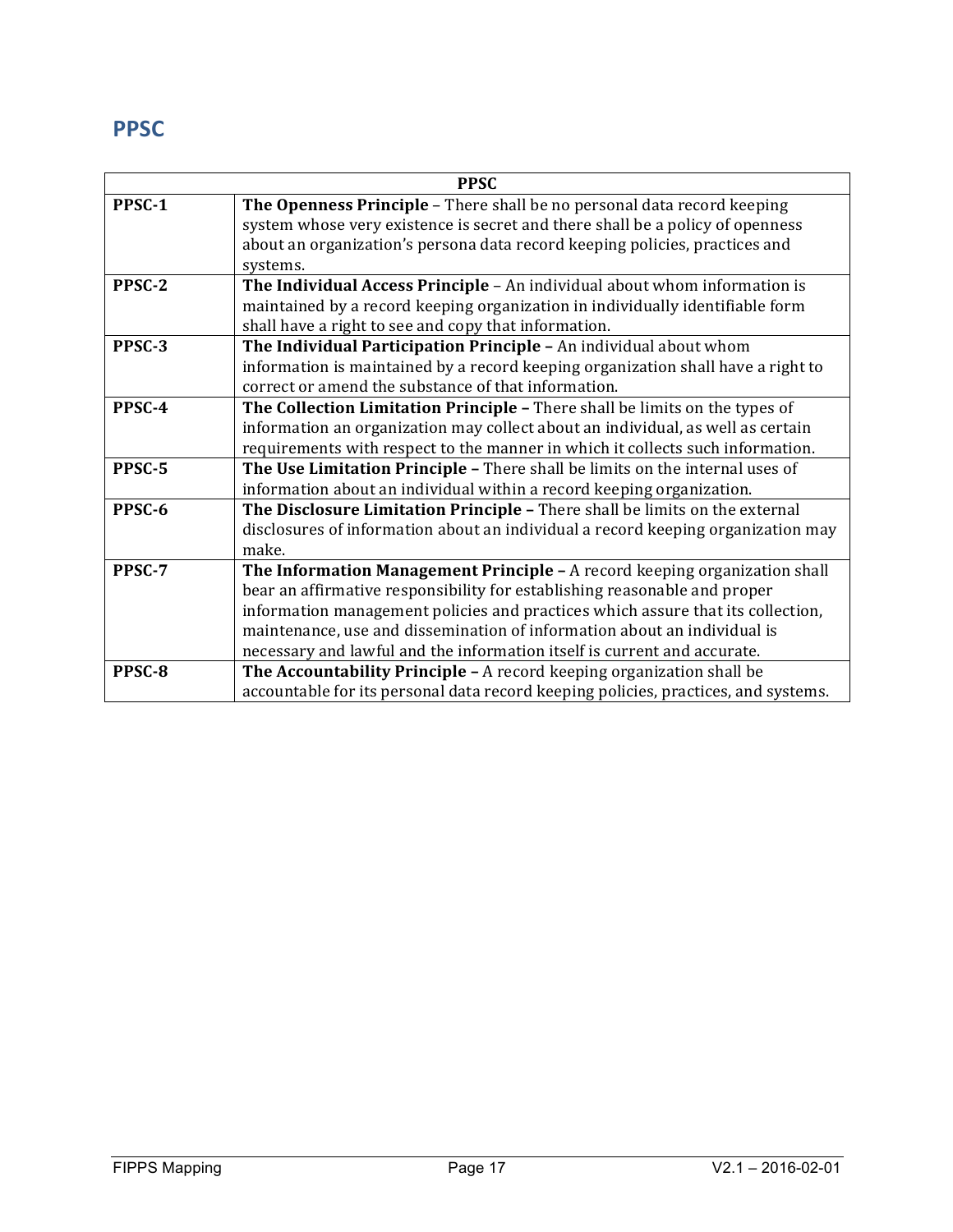### **U.S. FTC**

| <b>U.S. FTC</b> |                                                                                     |
|-----------------|-------------------------------------------------------------------------------------|
| $FTC-1$         | Notice: data collectors must disclose their information practices before collecting |
|                 | personal information from consumers                                                 |
| $FTC-2$         | <b>Choice:</b> consumers must be given option with respect to whether and how       |
|                 | personal information collected from them may be used for purposes beyond            |
|                 | those for which the information was provided                                        |
| $FTC-3$         | Access: consumers should be able to view and contest the accuracy and               |
|                 | completeness of data collected about them                                           |
| $FTC-4$         | Security: data collectors must take reasonable steps to assure that information     |
|                 | collected from consumers is accurate and secure from unauthorized use               |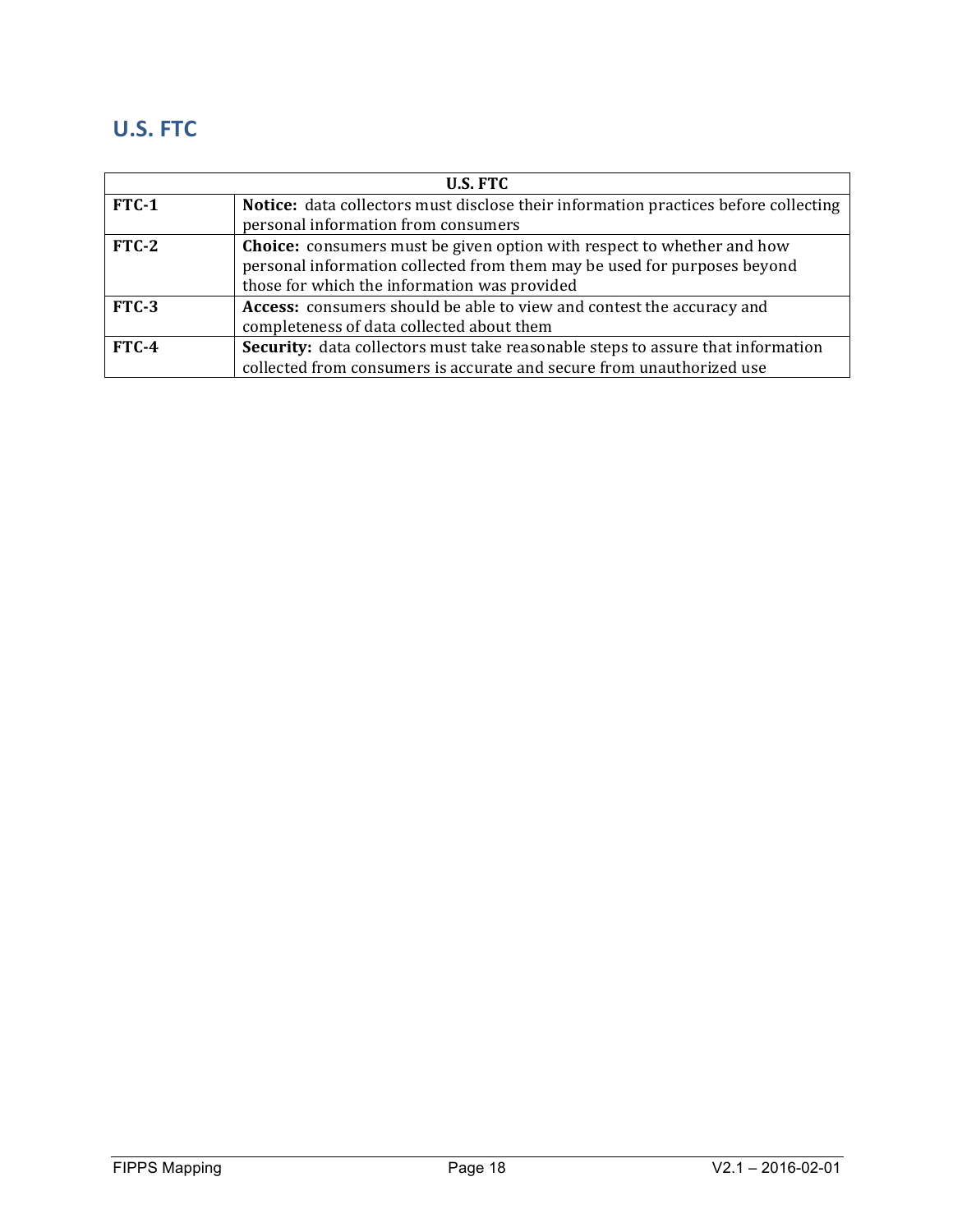### **OITF** WP

| <b>OITF WP</b>                                                                                                                                                 |  |
|----------------------------------------------------------------------------------------------------------------------------------------------------------------|--|
| Lawfulness: OITF Providers are responsible for ensuring that the technical,<br>operational, and legal requirements of the OITF are consistent with the laws of |  |
| the jurisdiction(s) where parties use it to conduct exchanges involving identity                                                                               |  |
| information.                                                                                                                                                   |  |
| Open reporting and publication: OITF Providers must produce periodic                                                                                           |  |
| reports on the operation and governance of the trust framework.                                                                                                |  |
| They must ensure that a web site devoted to the OITF provides easy and timely<br>access to                                                                     |  |
| (a) the periodic reports,                                                                                                                                      |  |
| (b) all agreements that constitute the legal structure of the trust framework,                                                                                 |  |
| (c) all policies and procedures by which the OITF operates (including criteria and                                                                             |  |
| processes for certification),                                                                                                                                  |  |
| (d) a plain-language explanation of the trust framework's trust characteristics<br>(for example, data protection strengths and weaknesses), and                |  |
| (e) records of dispute resolution activities and their results. However, publication                                                                           |  |
| is not required for assessment reports.                                                                                                                        |  |
|                                                                                                                                                                |  |
| OITF Providers must ensure that all parties to agreements under the OITF have                                                                                  |  |
| visibility into who is participating in it and in what capacity.<br>Ombudsmen: OITF Providers must ask governments where they do business to                   |  |
| designate independent ombudsmen whose role is to look after the interests of                                                                                   |  |
| individual users under their respective jurisdictions, and they must ensure that                                                                               |  |
| the OITF is designed to allow these ombudsmen to do their job.                                                                                                 |  |
| If law requires the sharing of identity information (including biometric data,                                                                                 |  |
| behavioral data, and social graphs) without the informed consent of the person in                                                                              |  |
| question, parties to the OITF who are ordered to share this information must                                                                                   |  |
| involve the ombudsmen.                                                                                                                                         |  |
| Anti-circumvention and open disclosure: OITF participant must not be party                                                                                     |  |
| to any side agreements that compromise the integrity of commitments under the<br>trust framework.                                                              |  |
|                                                                                                                                                                |  |
| If a participant is party to any agreements that might otherwise conflict with                                                                                 |  |
| obligations under the trust framework, that party must disclose the existence and                                                                              |  |
| nature of these agreements to the affected party or parties at the earliest                                                                                    |  |
| opportunity.                                                                                                                                                   |  |
| OITF Providers and assessors must disclose all their agreements and the terms of                                                                               |  |
| those agreements.                                                                                                                                              |  |
| Non - discrimination. Participants in the OITF must avoid discrimination.                                                                                      |  |
| Participants must not engage in exclusive dealing arrangements relating to the                                                                                 |  |
| trust framework.                                                                                                                                               |  |
|                                                                                                                                                                |  |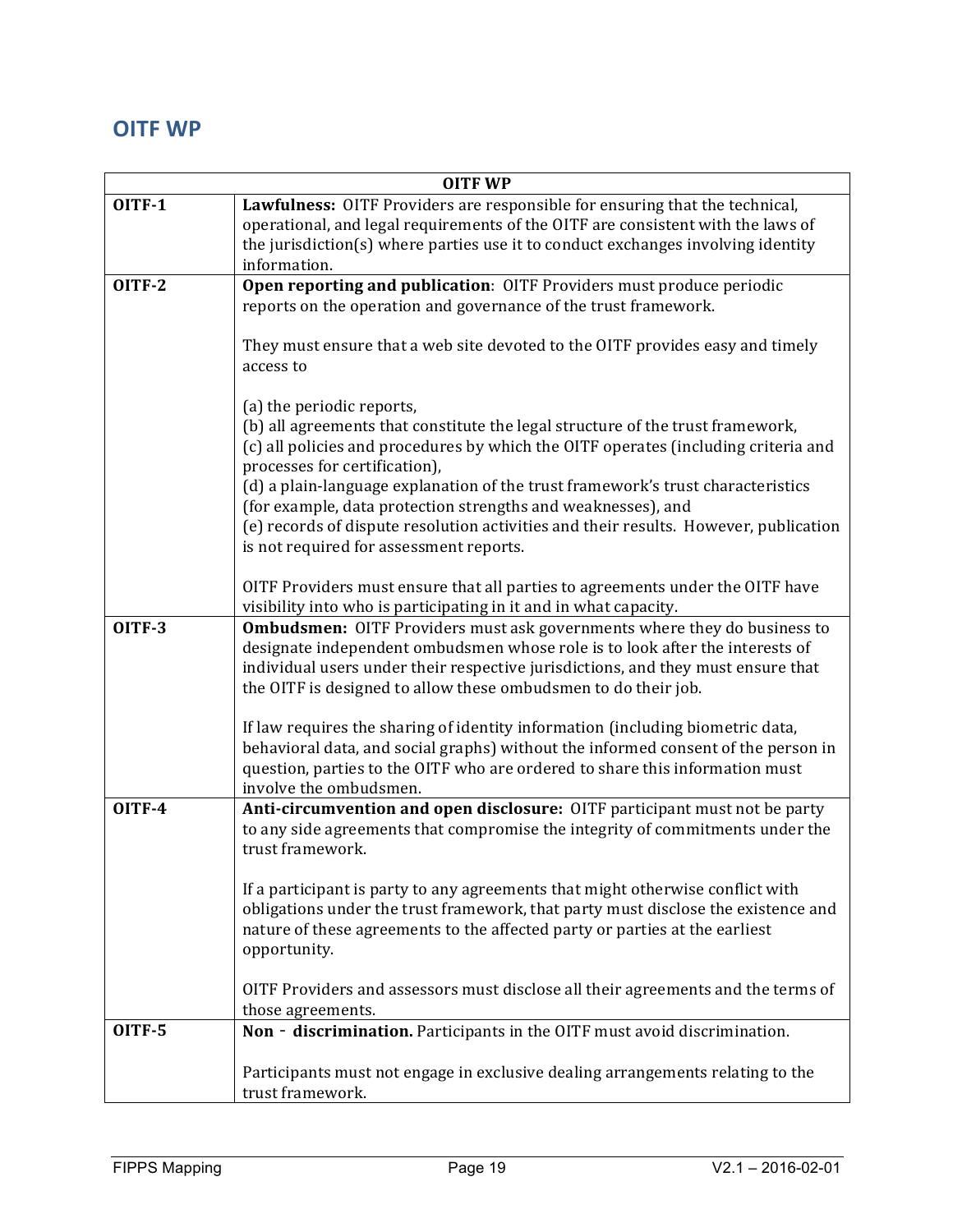| OITF-6         | Interoperability. Software and hardware specified in the technical requirements        |
|----------------|----------------------------------------------------------------------------------------|
|                | of an OITF must conform to defined standards that promote interoperability.            |
| OITF-7         | <b>Open Versioning:</b> OITF Providers must spell out how new versions of the OITF     |
|                | will be decided, when they will be published, how participants will be                 |
|                | transitioned to these new versions, and how the interests of participants in the       |
|                | OITF will be protected.                                                                |
| OITF-8         | <b>Participant Involvement:</b> OITF Providers must enable participants to share       |
|                | contact details so that they may convene virtually to discuss matters related to       |
|                | the trust framework.                                                                   |
| OITF-9         | Data Protection. Participants in OITFs will adhere to data protection practices at     |
|                | least as strong as those of the OECD's Privacy Guidelines (Part Two in its entirety,   |
|                | concerning collection limitation, data quality, purpose specification, use             |
|                | limitation, security safeguards, openness, individual participation, and               |
|                | accountability).                                                                       |
| <b>OITF-10</b> | <b>Accountability:</b> OITF Providers must state on a publicly accessible web site how |
|                | the OITF provides accountability to all participants, including the users whose        |
|                | identity information will be exchanged under it.                                       |
| <b>OITF-11</b> | <b>Auditability:</b> OITF Providers must ensure that all parties to agreements under   |
|                | the trust framework, including themselves, agree to be subject to audit for            |
|                | conformance with these Principles of Openness.                                         |
| <b>OITF-12</b> | Redress. OITF Providers must ensure that all agreements under the OITF afford          |
|                | the parties an effective right and mechanism to seek redress.                          |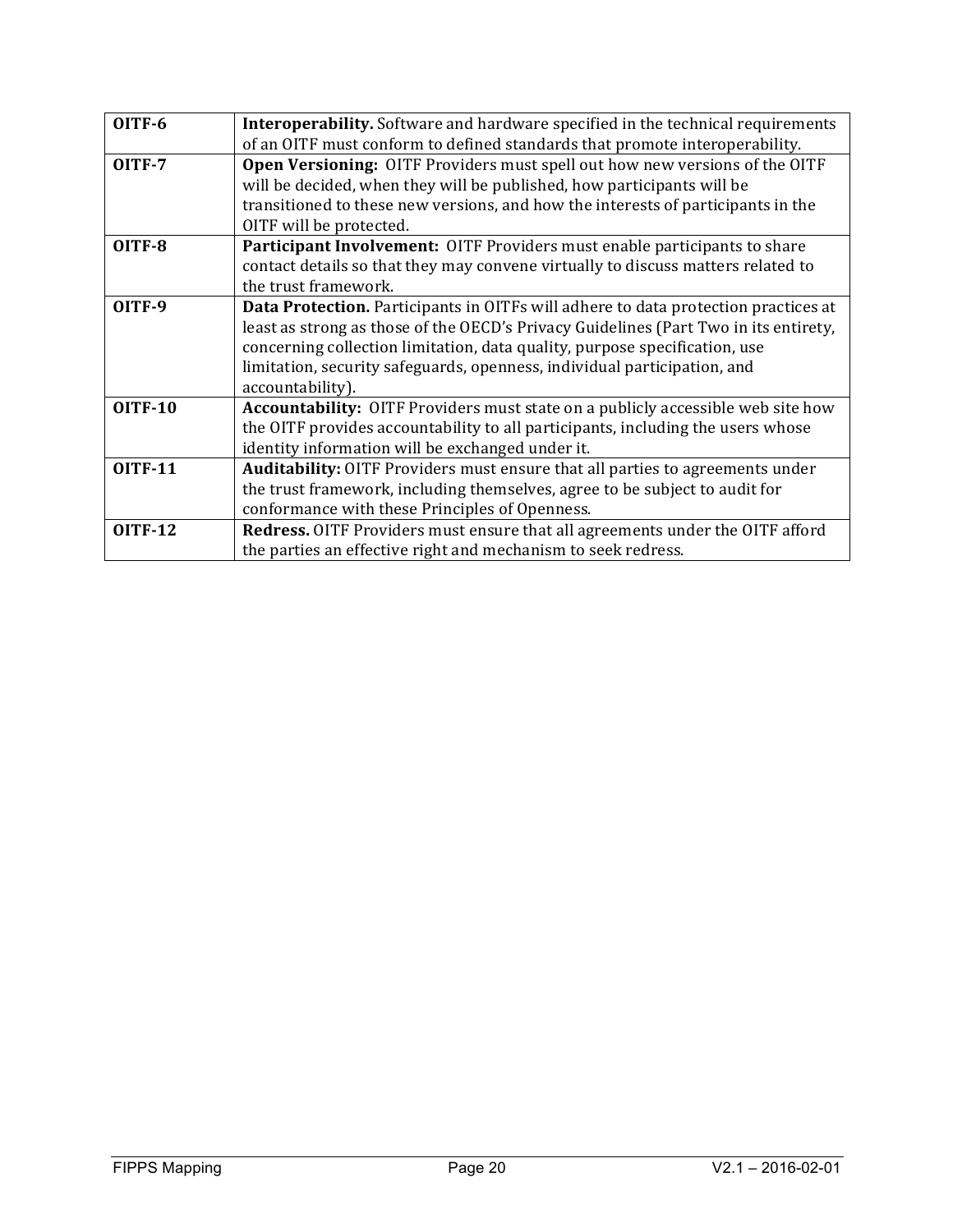### **U.S. DHS**

| <b>U.S. DHS</b> |                                                                                       |
|-----------------|---------------------------------------------------------------------------------------|
| DHS-1           | Accountability and Auditing: DHS should be accountable for complying with             |
|                 | these principles, providing training to all employees and contractors who use PH,     |
|                 | and auditing the actual use of PH to demonstrate compliance with these                |
|                 | principles and all applicable privacy protection requirements.                        |
| <b>DHS-2</b>    | Transparency: DHS should be transparent and provide notice to the individual          |
|                 | regarding its collection, use, dissemination, and maintenance of personally           |
|                 | identifiable information (PII).                                                       |
| DHS-3           | Purpose Specification: DHS should specifically articulate the authority that          |
|                 | permits the collection of PII and specifically articulate the purpose or purposes     |
|                 | for which the PII is intended to be used.                                             |
| <b>DHS-4</b>    | Data Minimization: DHS should only collect PII that is directly relevant and          |
|                 | necessary to accomplish the specified purpose(s) and only retain PH for as long as    |
|                 | is necessary to fulfill the specified purpose(s).                                     |
| DHS-5           | <b>Security:</b> DHS should protect PII (in all media) through appropriate security   |
|                 | safeguards against risks such as loss, unauthorized access or use, destruction,       |
|                 | modification, or unintended or inappropriate disclosure.                              |
| DHS-6           | Use Limitation: DHS should use PH solely for the purpose(s) specified in the          |
|                 | notice. Sharing PII outside the Department should be for a purpose compatible         |
|                 | with the purpose for which the PII was collected.                                     |
| DHS-7           | Data Quality and Integrity: DHS should, to the extent practicable, ensure that        |
|                 | PII is accurate, relevant, timely, and complete.                                      |
| DHS-8           | Individual Participation: DHS should involve the individual in the process of         |
|                 | using PII and, to the extent practicable, seek individual consent for the collection, |
|                 | use, dissemination, and maintenance of PII. DHS should also provide mechanisms        |
|                 | for appropriate access, correction, and redress regarding DHS's use of PII.           |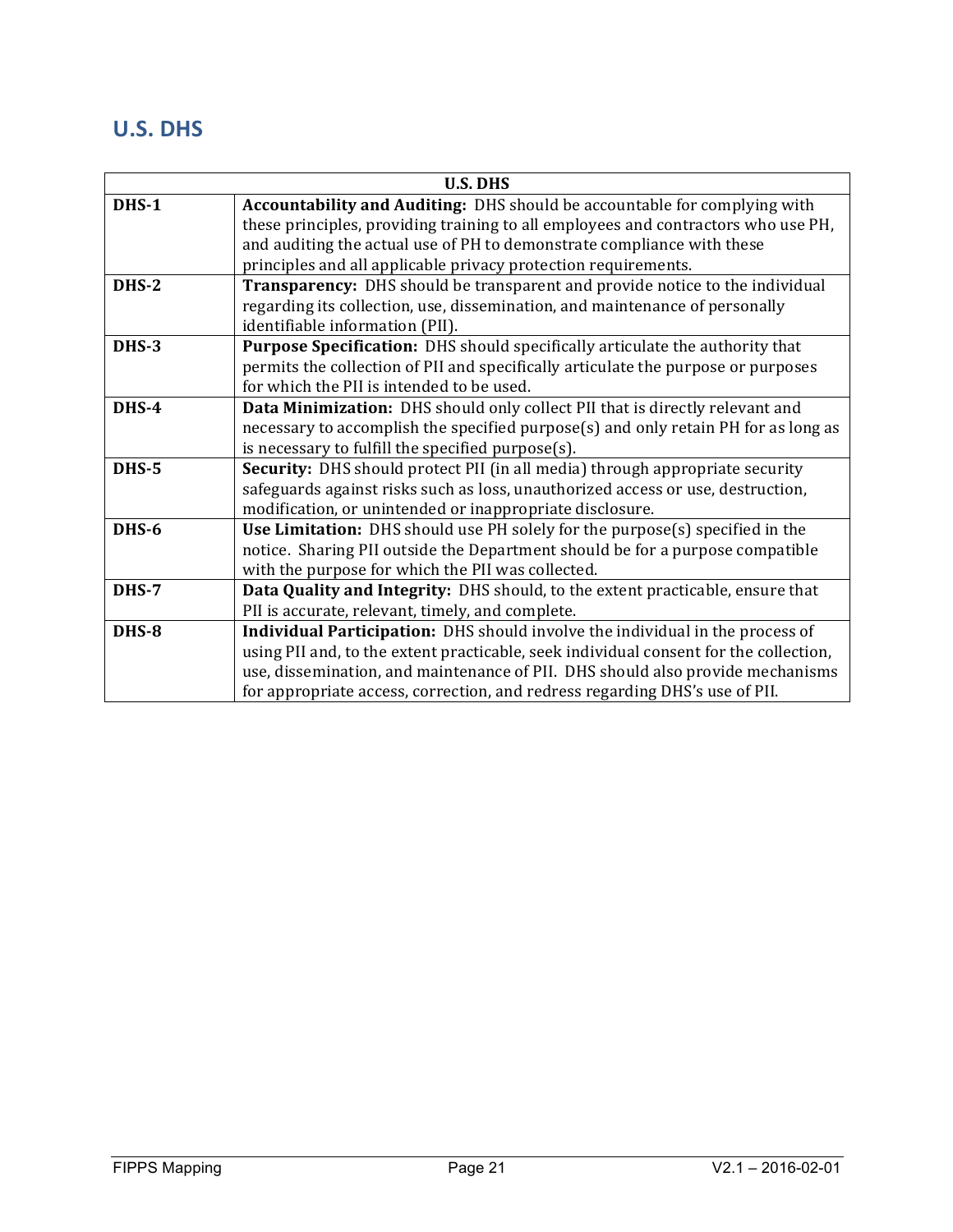### **APEC**

| <b>APEC</b>                               |                                                                 |
|-------------------------------------------|-----------------------------------------------------------------|
| (For the full text of each principle, see |                                                                 |
|                                           | http://publications.apec.org/publication-detail.php?pub_id=390) |
|                                           |                                                                 |
| $A-1$                                     | <b>PREVENTING HARM</b>                                          |
| $A-2$                                     | <b>NOTICE</b>                                                   |
| $A-3$                                     | <b>COLLECTION LIMITATION</b>                                    |
| $A-4$                                     | <b>USES OF PERSONAL INFORMATION</b>                             |
| $A-5$                                     | <b>CHOICE</b>                                                   |
| $A-6$                                     | <b>INTEGRITY OF PERSONAL INFORMATION</b>                        |
| $A-7$                                     | <b>SECURITY SAFEGUARDS</b>                                      |
| $A - 8$                                   | <b>ACCESS AND CORRECTION</b>                                    |
| $A-9$                                     | <b>ACCOUNTABILITY</b>                                           |